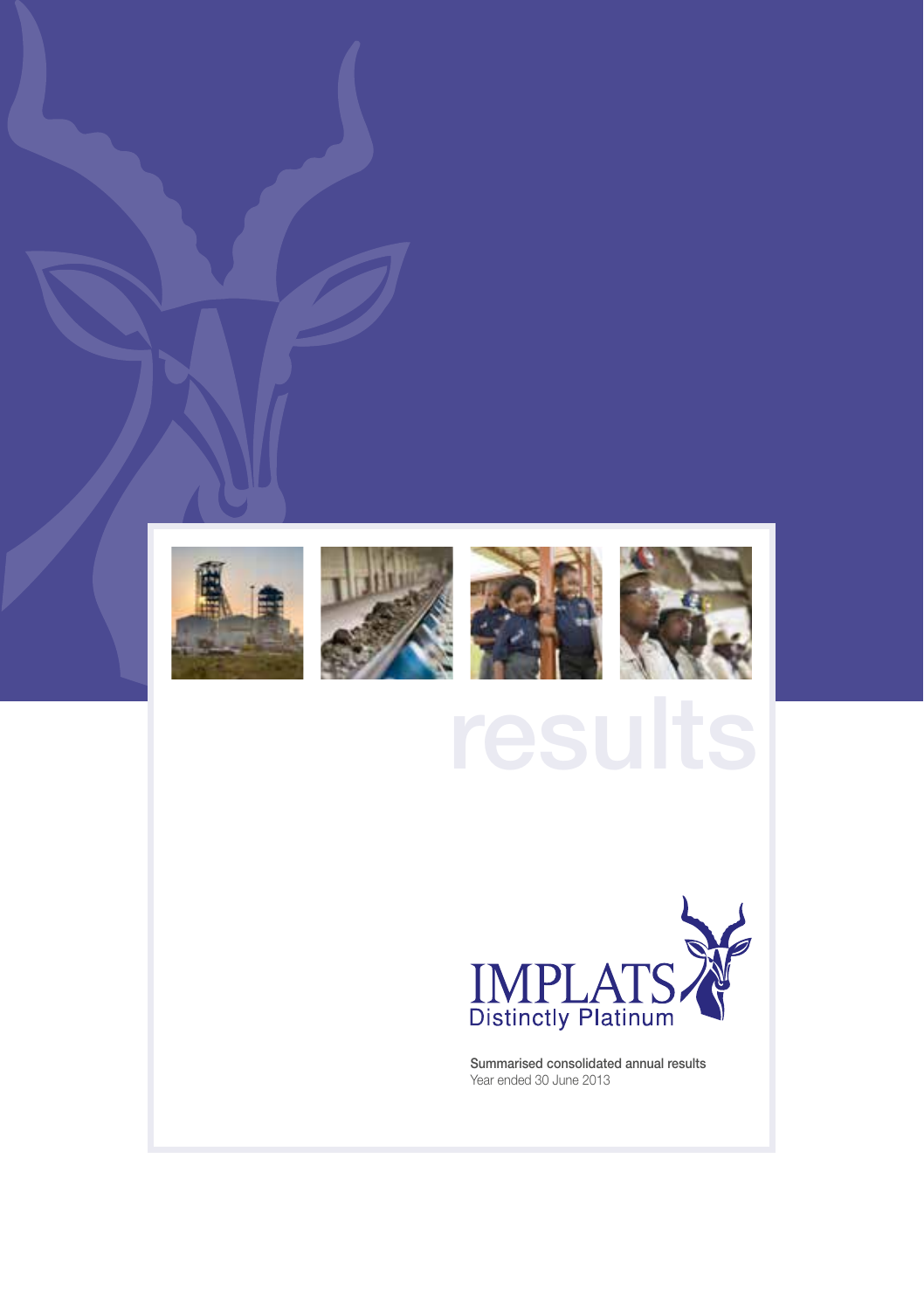# Corporate information

### Impala Platinum Holdings Limited

(Incorporated in the Republic of South Africa) Registration No. 1957/001979/06 Share code: JSE: IMP ISIN: ZAE000083648 ADRs: IMPUY ("Implats" or "the Company" or "the Group")

### Registered office

2 Fricker Road, Illovo, 2196 (Private Bag X18, Northlands 2116)

### Transfer secretaries

*South Africa:* Computershare Investor Services (Pty) Limited 70 Marshall Street, Johannesburg, 2001 (PO Box 61051, Marshalltown, 2107)

*United Kingdom:* Computershare Investor Services Plc The Pavilions, Bridgwater Road, Bristol, BS13 8AE

#### Sponsor

Deutsche Securities SA Proprietary Limited

#### **Directors**

KDK Mokhele (chairman), TP Goodlace (chief executive officer), B Berlin (chief financial officer), HC Cameron, PW Davey\*, PA Dunne, MSV Gantsho, A Kekana (alternate: OM Pooe), AS Macfarlane\*, AA Maule, TV Mokgatlha, BT Nagle, B Ngonyama, NDB Orleyn *\*British*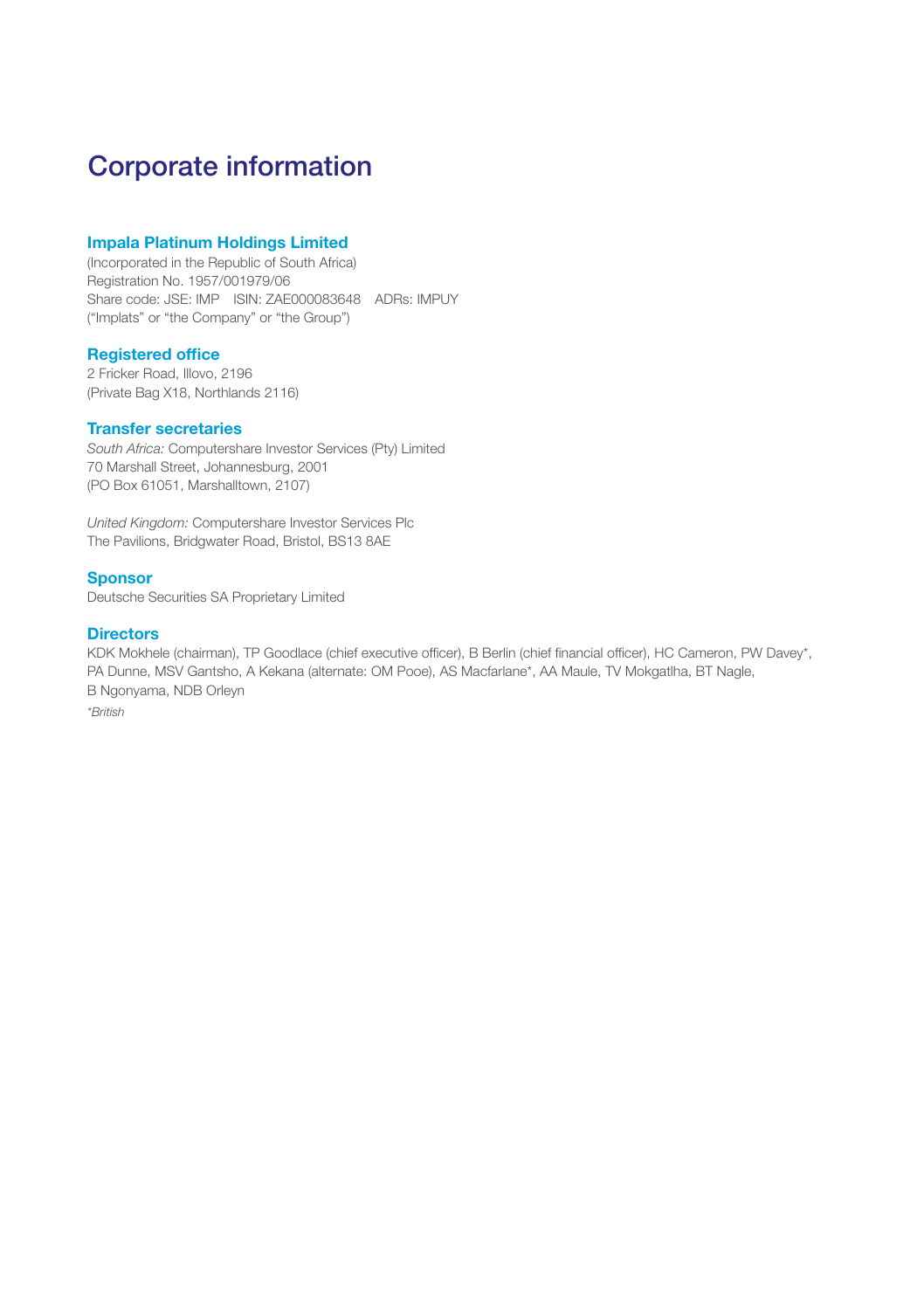# **Commentary**

# Introduction

The platinum industry is facing extremely tough times with static platinum group metal (PGM) basket prices, low productivity, cost pressures and industrial relations challenges. The Impala team has, during the course of the year, come to grips with its particular operational and industrial relations challenges and has reviewed its plans to focus and deliver on, among other things, safety, health and production. We aim to do this with the necessary respect and care, deserving of our stakeholders.

### Market review

Global economic conditions continued to impact on the PGM markets, with US\$ prices for all our major metals lower than the prior year. This was impacted by higher than anticipated global above-ground inventories. For calendar year 2012 the platinum market moved into a deficit of half-a-million ounces on the back of reduced primary supply from South Africa and a marginal increase in demand from the automotive sector. Non-automotive industrial demand was lower reflecting weak economic conditions but an uptick in jewellery offtake helped support the market. The anaemic pricing environment stunted any growth from the recycle sector.

On a more positive development, the recent launch of the local Absa Platinum ETF has seen the uptake of nearly 600 000 ounces of metal thereby removing some of the surplus above-ground inventories from the market, although this could ultimately become a future source of supply.

Palladium demand continued to grow on the back of stronger US and Chinese automotive sales combined with positive investor sentiment. This drove the market towards a sizable deficit of nearly 900 000 ounces. The deficit was compounded by a reduction in Russian stock deliveries adding to the belief that future liquidation from this source will be limited.

We anticipate further growth in global vehicle sales of  $3 - 4%$  per annum, which when combined with tightening emission standards, should provide a solid foundation for increased demand for our metals. This will result in deficit markets for platinum and palladium which will not easily be met from increases in primary supply, particularly from South Africa where operational challenges and the lack of capital investment by the industry will continue to suppress supply into the foreseeable future. This should prove positive for prices in the medium to long term.

### Safety review

Safety improved across all leading and lagging indicators for the Group. The fatal injury frequency rate improved by 25.3% to 0.065 per million man-hours worked and there were no fall-of-ground fatal accidents, which is a considerable achievement. The lost-time injury frequency rate improved by 15.1% to 4.21 per million man-hours worked. Regrettably, we had nine fatalities during the year. The board, management and all of the Implats team extend their sincere condolences to the families and friends of the deceased.

Our safety strategy is directed at implementing the cultural transformation framework, closing the supervision gap and implementing best practice technical initiatives.

### Employee relations review

During the year under review, significant progress was made towards advancing our employee relations (ER) strategy. Most significantly for the Company, in July 2013, a new recognition agreement was concluded with the Association of Mineworkers and Construction Union (AMCU) for our Rustenburg operations. The principles of the recognition agreement provide a clear framework to effectively advance the election of shop stewards. The agreement also sets the tone for the negotiation and conclusion of other critical labour arrangements and issues. Following on from this, wage negotiations have commenced.

With the signing of the new recognition agreement, the opportunity now exists to advance our ER strategy, specifically to foster a collaborative employee relations environment in the Company, and within the broader industry. This environment will afford us the opportunity to inculcate a stronger and more direct relationship with our employees while, at the same time, fostering significantly better relationships with our unions and other stakeholders.

# Operational review

Gross refined platinum increased by 9% to 1.58 million ounces compared to the prior year. Mine to market output decreased by 2% to 1.21 million ounces primarily due to lower volumes from Impala. Non-managed production increased by 80% to 368 000 ounces as a result of once-off treatment for third parties. The lower volumes at Impala negatively impacted on Group unit costs, which increased by 23% to R16 570 per platinum ounce.

### Impala

Ore milled increased by 2.3% to 10.9 million tonnes while refined platinum decreased by 5.5% to 709 200 ounces. Key to this performance was the milled head grades (6E) which were marginally lower at 4.32 (2012: 4.38) grams per tonne.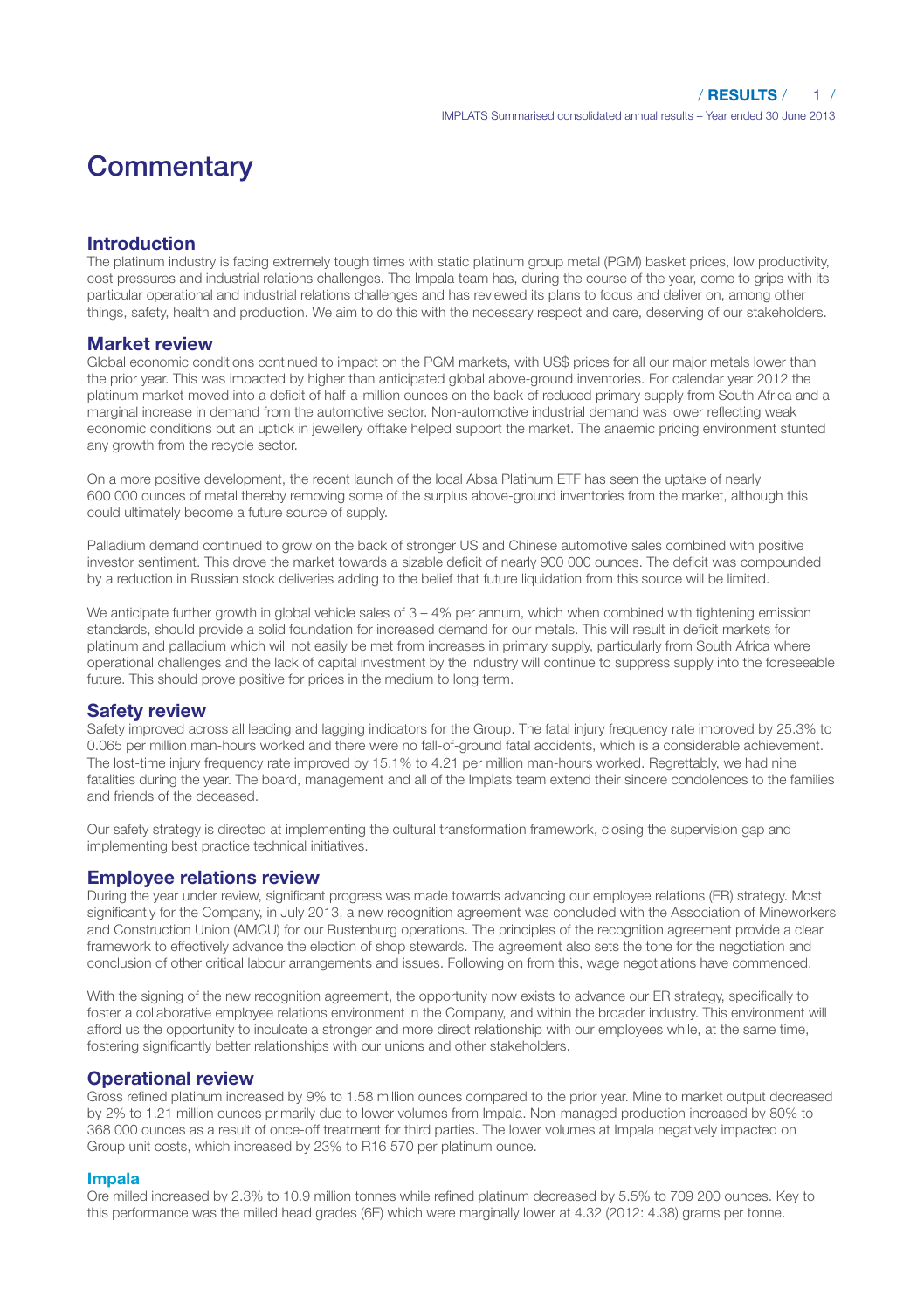# **Commentary continued**

Recoveries improved slightly to 85.3% (2012: 84.7%) as a result of better efficiency at the tails scavenging plant and lower opencast volumes milled.

Total development activity at 97.4 (2012: 96.8) kilometres increased as did on-reef development which increased by 13.6% to 29.7 kilometres. Key to optimal performance at Impala, or at any mine for that matter, is having sufficient ore reserve flexibility. The mine is currently face length constrained and only mined an average of 17.4 kilometres of face at an average panel length of 21.7 metres and a face advance of 10.3 metres per month. The key to reversing this situation is to optimise development, equipping, construction and ledging activities on existing shafts and at the newly commissioned 20 and 16 shaft complexes.

The team at Rustenburg are implementing a number of key initiatives to improve the overall performance of the mine. These initiatives are focused on planning and executing on optimal mine designs, increasing on-mine motivation and increasing the skills and knowledge of the teams. In addition, an improved mineral resource management approach has been adopted.

Impala's unit cost increased by 23.9% to R17 241 per refined platinum ounce. Above inflation wage and power cost increases, combined with lower production (resulting in lower volumes) affected unit cost.

#### Marula

Ore milled increased by 3.1% to 1.6 million tonnes while platinum in concentrate increased by 3.8% to 71 700 ounces. Costs per platinum ounce in concentrate increased by 19.3% mainly due to inflation of 11.5%, the employment of an additional 290 employees, unforeseen conveyor belt maintenance, trackless machinery repairs and external consulting costs. As a result of the external intervention during the first half of the year, in-stope productivities increased by 8.5%.

#### **Zimplats**

Ore milled increased by 6.6% to 4.7 million tonnes while platinum in matte increased by 5.9% to 198 100 ounces despite the smelter fire in December 2012 which necessitated a shutdown of 21 days. Platinum unit costs in matte increased by 5.5% mainly due to US\$ inflation of 6.2% offset by the increase in platinum production. The unit costs for the year were US\$1 307 (2012: US\$1 239) per platinum ounce in matte.

#### Mimosa

Tonnes milled at 2.4 million for the year increased by 2.5% and platinum in concentrate reduced by 5.4% to 100 300 ounces. Mimosa's unit costs increased by 22.6% to US\$1 782 per platinum ounce in concentrate mainly due to the lower production, Zimbabwean inflation, the impact of a stock rebuild exercise post the 2012 fire and the higher usage of plant chemicals and reagents.

#### Two Rivers

Tonnes milled were 2.2% higher at 3.2 million for the year. Platinum in concentrate increased by 8.2% to 162 200 ounces. Costs per platinum ounce in concentrate increased by 8% to R11 683.

### Capital expenditure and progress on major capital projects

Total capital expenditure for the year amounted to R6.4 billion (2012: R8.1 billion) with spend primarily focused on the Impala 20 Shaft project now in build-up (R0.9 billion), the recently commissioned Impala 16 Shaft project (R1.2 billion), the Impala 17 Shaft sinking project (R0.6 billion) and the Phase 2 expansion project at Zimplats (R1.1 billion). These projects will position Implats to regain its competitive cost position and benefit from the long-term PGM market fundamentals.

The 20 Shaft project achieved 352 000 ore tonnes in 2013 and the build-up to full production of 125 000 ounces of platinum is still planned for 2018. A focus on incline and decline development to open up access levels will secure the build-up of mineable face. A total of 2 100 people (including contractors) are now employed at the complex. The shaft is currently exploiting the Merensky Reef horizon.

The 16 Shaft project was successfully and safely commissioned during June 2013. Preparations for mining operations have commenced and first stoping is expected to start in the second quarter of 2014. This shaft secures jobs for 6 500 people that are currently employed at the older generation Rustenburg shafts. Full production of 2.7 million tonnes per annum and 185 000 ounces of platinum per annum is planned for 2018. The shaft will exploit both the Merensky and UG2 Reef horizons.

The 17 Shaft project was slowed down during the year as a result of our cash preservation measures. The shaft will exploit both the Merensky and UG2 Reef horizons and production build-up is now planned to commence in 2018, some two years later than previously envisaged. Full production of 180 000 ounces of platinum should be reached in 2023.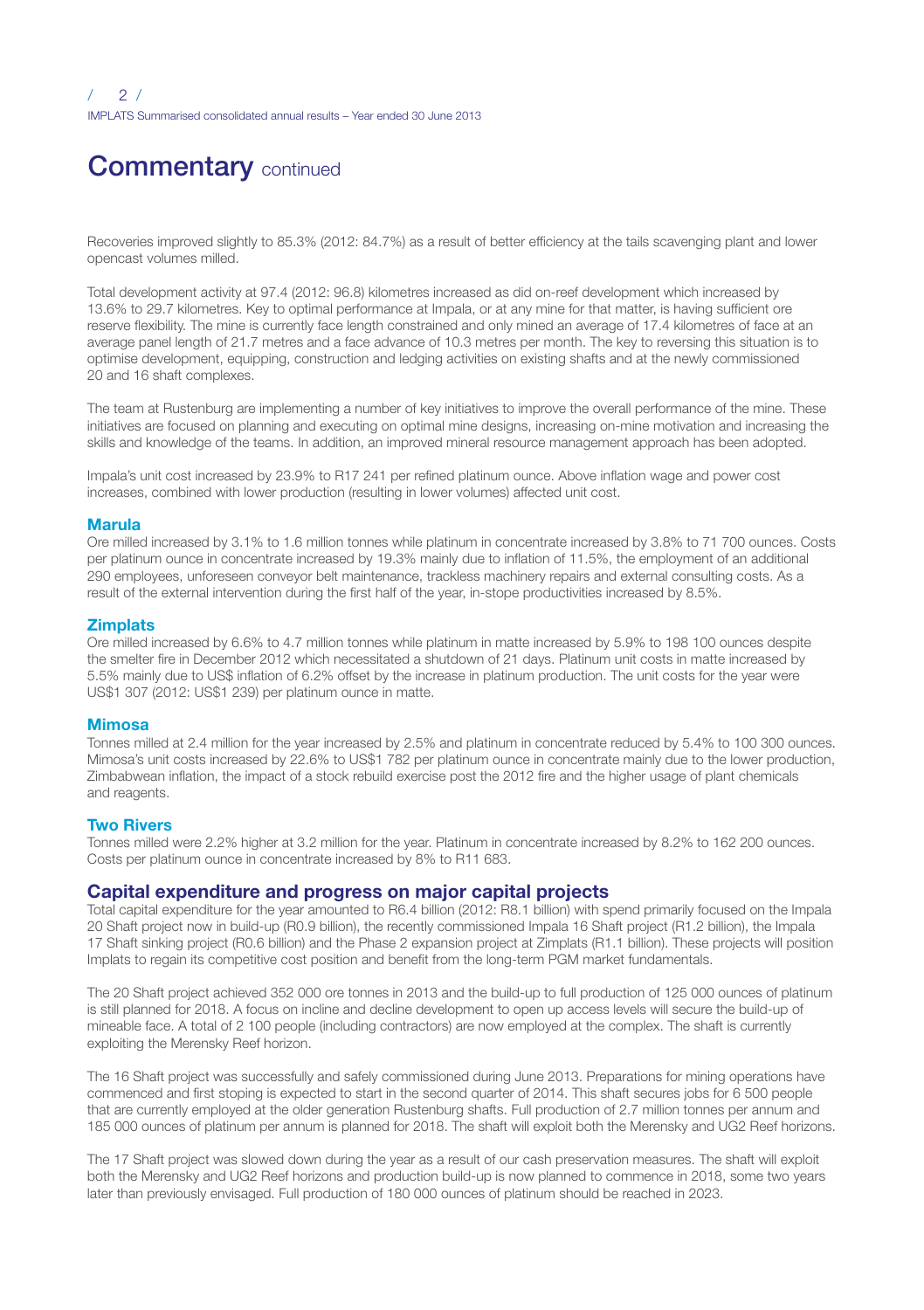At Zimplats, the new Phase 2 concentrator plant was successfully commissioned in April 2013. The rated throughput of the plant has been achieved and the build-up of ore reserves through the new Mupfuti portal (Portal 3) is progressing on target. Construction of the underground crusher at the portal is scheduled for commencement in January 2014 with anticipated completion by August 2014. Full production from this project of 90 000 ounces of platinum per annum is planned to be achieved in 2015, which will take total production to 270 000 ounces of platinum per annum.

### Mineral resources and mineral reserves

There has been no material change to the technical information or legal title relating to the Group's mineral reserves and resources, as at 30 June 2013.

### Financial performance

Revenues, at R30.0 billion, were R2.4 billion higher than those achieved in the previous period to June 2012:

- $\triangleright$  Higher sales volumes accounted for R351 million.
- $\triangleright$  Lower dollar metal prices reduced revenues by R1.7 billion.
- w A weaker exchange rate of R8.80/US\$ (2012: R7.71/US\$) gave rise to a positive R3.8 billion in revenues.

Group unit costs increased from R13 450 per platinum ounce to R16 570 per ounce and were affected by:

- $\triangleright$  A R418 million cost saving during 2012 as a result of the strike and a loss of 150 000 ounces platinum.
- w Mining inflation of 13.0% comprising South African operations of 11.6% and Zimbabwe operations of 20.3% including dollar inflation of 5.7% compounded by a weaker rand.
- $\triangleright$  The lower production volumes from Impala, additional costs at Zimplats due to the start of mining at the new Mupfuti mine and additional costs at Mimosa.

Headline earnings per share decreased by 52% from 685 to 330 cents per share due to operational performance at Impala, above inflation cost increases and impairments of R1.3 billion of long-term receivables (excluding the goodwill impairment for the Afplats transaction). Basic earnings per share were 168 cents which is 76% lower than the previous comparable period as a result of the impact of the write-down of approximately R1 billion of goodwill resulting from the Afplats acquisition concluded in the 2007 financial year.

Capital expenditure of R6.4 billion was mainly funded by cash generated from operations which amounted to R5.9 billion (2012: R5.0 billion) which was enhanced by the following two items not in the normal course of operations, namely:  $\geq$  Debtor receipts from sale of houses R677 million; and

 $\triangleright$  Realisation of the metal received as part repayment of loans due by a recycling customer of R482 million.

The raising of the convertible bond increased cash from R0.6 billion (June 2012) to R4.5 billion at year-end. Total borrowings in the Group (excluding finance leases) increased by R4.5 billion to R6.1 billion, increasing the Group's net borrowed position from R995 million at June 2012 to R1.6 billion at year-end.

The board has decided to declare a dividend for the year of 95 cents per share which comprises an interim dividend of 35 cents per share and a final dividend of 60 cents per share. This is in line with the Implats dividend policy of 3.5 times cover.

### Zimbabwean indigenisation

The termsheets setting the conditions for the proposed Indigenisation Plans for both Mimosa and Zimplats were submitted in December 2012 and January 2013 respectively. We have been notified that these termsheets need to be revisited. Discussions are ongoing. Zimplats has lodged a formal objection and a compensation claim for the compulsory land acquisition gazetted on 1 March 2013.

### **Prospects**

We firmly believe that the demand for our metals will increase in the medium to long term driven primarily by the growth in global vehicle sales. However, future primary supply growth will remain constrained which will result in tighter market conditions leading to higher prices for our metals.

We continue to invest in our replacement projects, which are essential to restore Impala's production profile. We will maintain production in 2014 at current levels and thereafter progressively grow output to 850 000 ounces of platinum per annum by 2018. This, coupled with the completion of the Phase 2 expansion project at Zimplats, will ensure the sustainability of the Group. In this regard, capital expenditure of R5.5 billion is planned for 2014.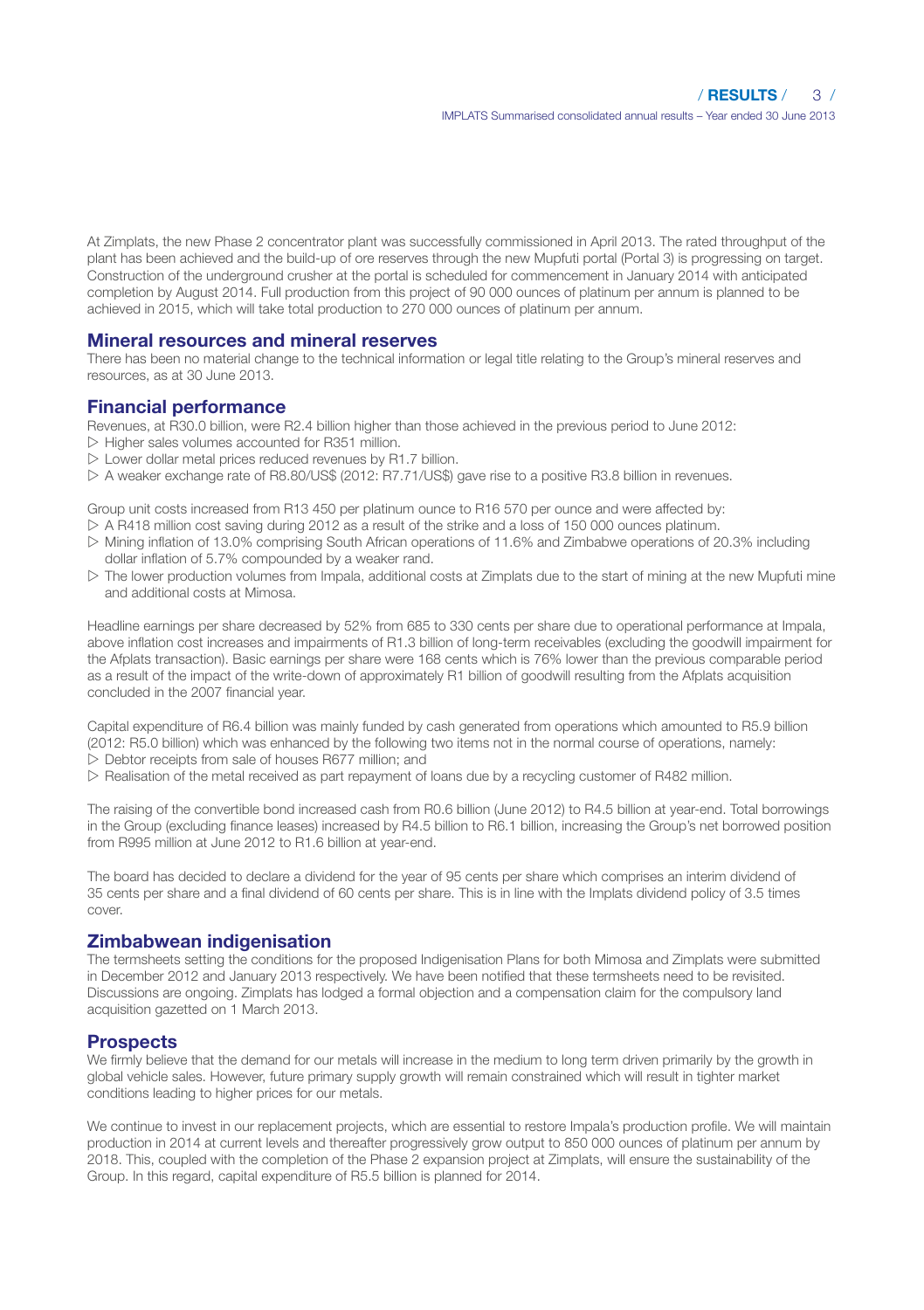# Declaration of final cash dividend

Notice is hereby given that a gross final dividend of 60 cents per share for the year ended 30 June 2013 has been declared payable to shareholders of ordinary shares. The dividend has been declared out of income reserves. The number of ordinary shares in issue at the date of this declaration is 632 214 276. The dividend will be subject to a local dividend tax rate of 15% which will result in a net dividend, to those shareholders who are not exempt from paying dividend tax, of 51 cents per share. There are no secondary tax on companies (STC) credits to be set off against the dividend tax. The Company's tax reference number is 9700/178/71/9. The salient dates relating to the payment of the dividend are as follows: Last day to trade cum dividend on the JSE Friday, 13 September 2013 First trading day ex dividend on the JSE Monday, 16 September 2013

Record date Friday, 20 September 2013 Payment date **Monday, 23 September 2013** Monday, 23 September 2013

The dividend is declared in the currency of the Republic of South Africa. Payments from the London transfer office will be made in United Kingdom currency at a spot rate of exchange ruling on Thursday, 19 September 2013, or on the first day thereafter on which a rate of exchange is available.

A further announcement stating the Rand/GBP conversion will be released through the relevant South African and United Kingdom news services on Friday, 20 September 2013.

No share certificates may be dematerialised or rematerialised between Monday, 16 September 2013 and Friday, 20 September 2013, both days inclusive. Dividends in respect of certificated shareholders will be transferred electronically to shareholders' bank accounts on the payment date. In the absence of specific mandates, dividend cheques will be posted to shareholders. Shareholders who hold dematerialised shares will have their accounts at their Central Securities Depository Participant (CSDP) or broker credited on 23 September 2013.

#### A Parboosing

*Company Secretary*

Johannesburg 29 August 2013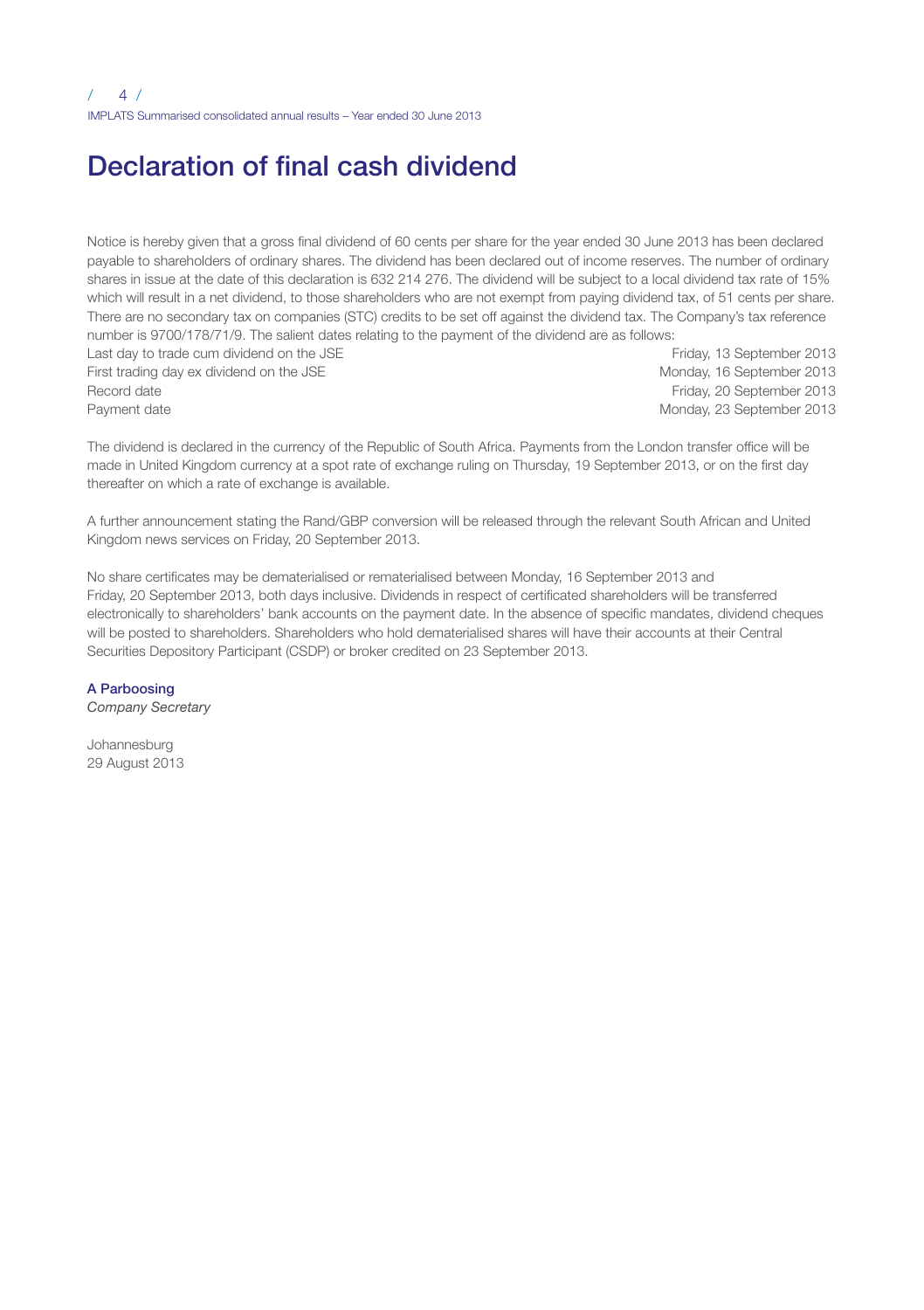# Approval of the financial statements

The directors of the Company are responsible for the maintenance of adequate accounting records and the preparation of the financial statements and related information in a manner that fairly presents the state of the affairs of the Company. These financial statements are prepared in accordance with International Financial Reporting Standards and incorporate full and responsible disclosure in line with the accounting policies of the Group which are supported by prudent judgements and estimates.

The financial statements have been prepared under the supervision of the chief financial officer Ms B Berlin, CA(SA).

The directors are also responsible for the maintenance of effective systems of internal control which are based on established organisational structure and procedures. These systems are designed to provide reasonable assurance as to the reliability of the financial statements, and to prevent and detect material misstatement and loss.

The financial statements have been prepared on a going-concern basis as the directors believe that the Company and the Group will continue to be in operation in the foreseeable future.

The financial statements have been approved by the board of directors and are signed on their behalf by:

# KDK Mokhele TP Goodlace

*Chairman Chief executive officer*

Johannesburg 29 August 2013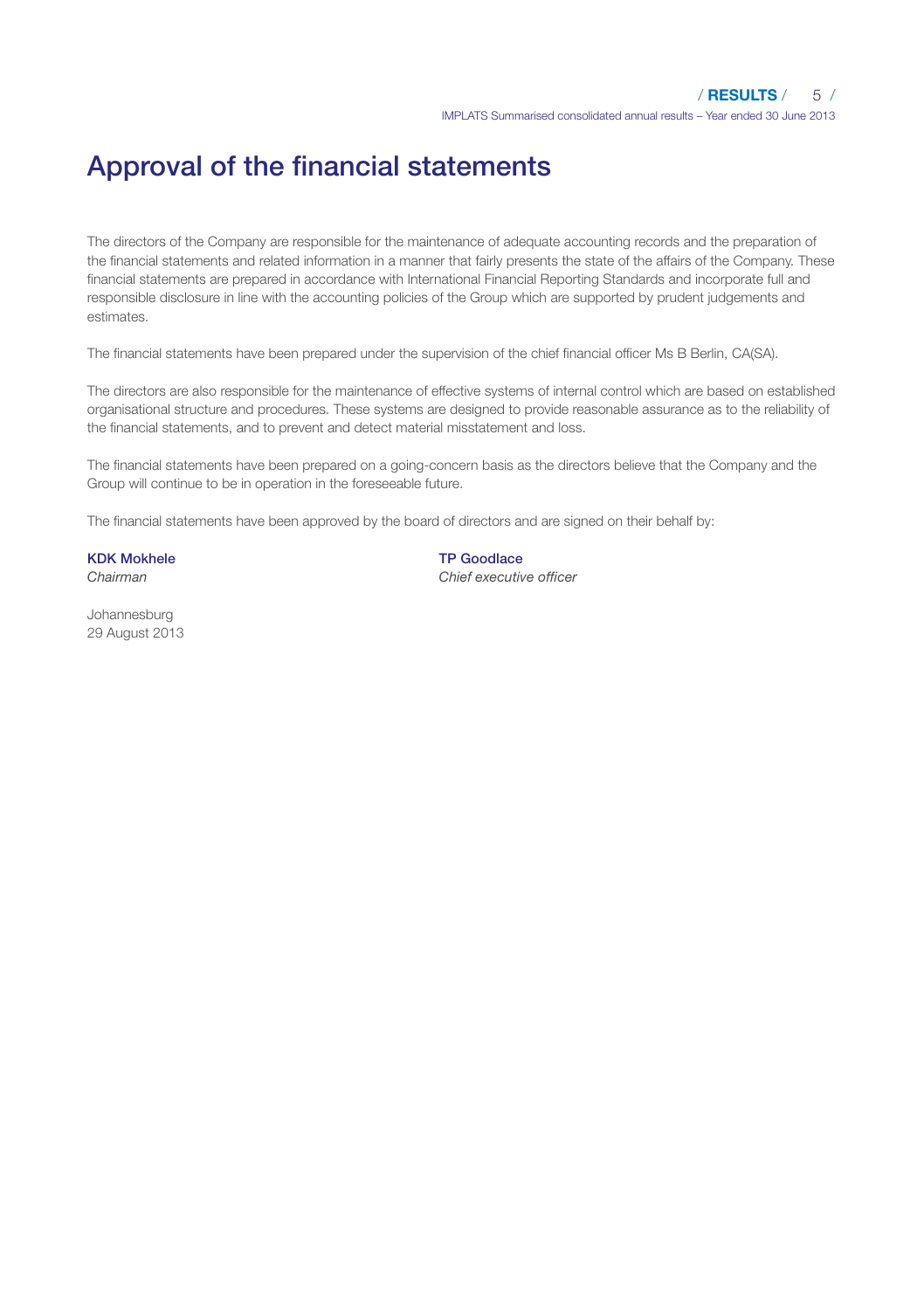# Consolidated statement of financial position

as at 30 June 2013

|                                              |                | 2013                     | 2012           |
|----------------------------------------------|----------------|--------------------------|----------------|
|                                              | Notes          | <b>Rm</b>                | R <sub>m</sub> |
| <b>Assets</b>                                |                |                          |                |
| Non-current assets                           |                |                          |                |
| Property, plant and equipment                | 5              | 45 969                   | 40 169         |
| Exploration and evaluation assets            |                | 4 2 9 4                  | 4 2 9 4        |
| Intangible assets                            |                | $\overline{\phantom{0}}$ | 1018           |
| Investment in associates                     |                | 1 1 3 6                  | 1 0 2 1        |
| Deferred tax                                 |                | 118                      |                |
| Available-for-sale financial assets          |                | 49                       | 32             |
| Held-to-maturity financial assets            |                | 32                       | 49             |
| Loans                                        | 6              | 287                      | 1 2 2 7        |
| Prepayments                                  |                | 10855                    | 11 129         |
|                                              |                | 62740                    | 58 939         |
| <b>Current assets</b>                        |                |                          |                |
| Inventories                                  |                | 8684                     | 7 081          |
| Trade and other receivables                  |                | 3 4 5 9                  | 4 3 0 5        |
| Loans                                        | 6              | 21                       | 538            |
|                                              |                | 507                      | 571            |
| Prepayments<br>Cash and cash equivalents     |                | 5 3 0 8                  | 1 1 9 3        |
|                                              |                | 17979                    | 13 688         |
|                                              |                |                          | 72 627         |
| <b>Total assets</b>                          |                | 80719                    |                |
| <b>Equity and liabilities</b>                |                |                          |                |
| Equity attributable to owners of the Company |                |                          |                |
| Share capital                                |                | 15 4 93                  | 15 187         |
| Retained earnings                            |                | 35 387                   | 34 949         |
| Other components of equity                   |                | 1 1 5 7                  | 32             |
|                                              |                | 52 037                   | 50 168         |
| Non-controlling interest                     |                | 2579                     | 2 3 0 7        |
| <b>Total equity</b>                          |                | 54 616                   | 52 475         |
|                                              |                |                          |                |
| <b>Liabilities</b>                           |                |                          |                |
| <b>Non-current liabilities</b>               |                |                          |                |
| Deferred tax                                 |                | 10917                    | 9625           |
| Borrowings                                   | $\overline{7}$ | 7 2 5 9                  | 2882           |
| Liabilities                                  |                | 689                      | 812            |
| Provisions                                   |                | 791                      | 757            |
|                                              |                | 19 656                   | 14 0 76        |
| <b>Current liabilities</b>                   |                |                          |                |
| Trade and other payables                     |                | 4 5 4 4                  | 4858           |
| Current tax payable                          |                | 508                      | 176            |
| Borrowings                                   | 7              | 252                      | 121            |
| Liabilities                                  |                | 332                      | 315            |
| Bank overdraft                               |                | 811                      | 606            |
|                                              |                | 6447                     | 6.076          |
| <b>Total liabilities</b>                     |                | 26 103                   | 20 152         |
| <b>Total equity and liabilities</b>          |                | 80719                    | 72 627         |
|                                              |                |                          |                |

The notes on pages 12 to 16 are an integral part of these summarised financial statements.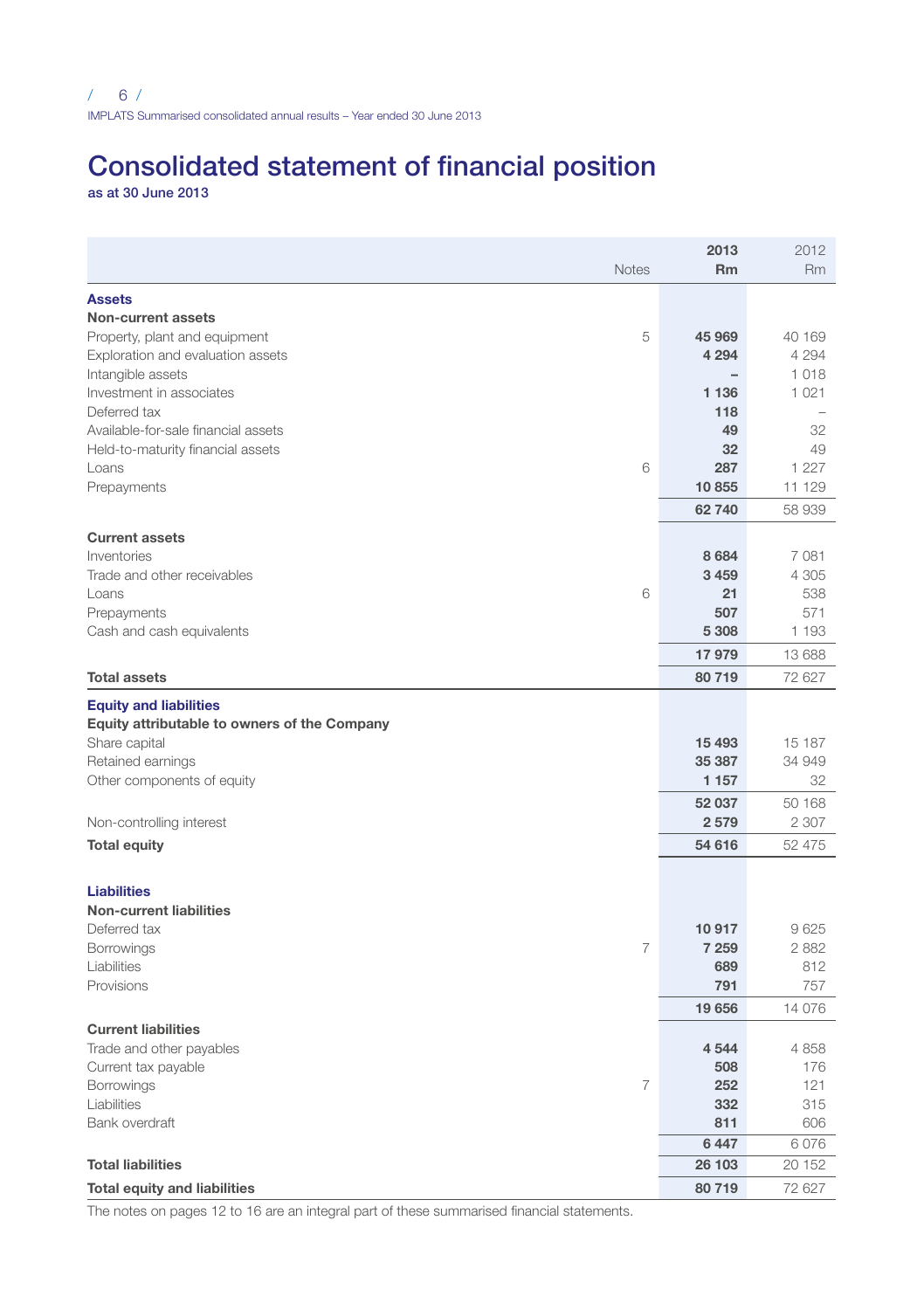# Consolidated statement of comprehensive income

for the year ended 30 June 2013

|                                                                           | <b>Notes</b> | 2013<br><b>Rm</b> | 2012<br><b>Rm</b> |
|---------------------------------------------------------------------------|--------------|-------------------|-------------------|
| Revenue                                                                   |              | 30 032            | 27 593            |
| Cost of sales                                                             | 8            | (24980)           | (21337)           |
| <b>Gross profit</b>                                                       |              | 5052              | 6 25 6            |
| Other operating (expenses)/income                                         | 9            | (1912)            | 111               |
| Royalty expense                                                           |              | (764)             | (664)             |
| <b>Profit from operations</b>                                             |              | 2376              | 5703              |
| Finance income                                                            |              | 223               | 314               |
| Finance cost                                                              |              | (453)             | (305)             |
| Net foreign exchange transaction gains                                    |              | 207               | 520               |
| Other income/(expenses)                                                   | 10           | 35                | (99)              |
| Share of profit of associates                                             |              | 163               | 117               |
| Profit before tax                                                         |              | 2551              | 6 250             |
| Income tax expense                                                        |              | (1476)            | (1951)            |
| Profit for the period                                                     |              | 1075              | 4 2 9 9           |
| Other comprehensive income, comprising items subsequently reclassified to |              |                   |                   |
| profit or loss:<br>Available-for-sale financial assets                    |              | 12                |                   |
| Deferred tax thereon                                                      |              |                   | (3)               |
| Exchange differences on translating foreign operations                    |              | 1818              | 1 356             |
| Deferred tax thereon                                                      |              | (509)             | (379)             |
| Other comprehensive income, comprising of items not subsequently          |              |                   |                   |
| reclassified to profit or loss:                                           |              |                   |                   |
| Actuarial loss on post-employment medical benefit                         |              | (6)               | (4)               |
| Deferred tax thereon                                                      |              | $\mathfrak{p}$    | 1.                |
| Total comprehensive income                                                |              | 2 3 9 2           | 5 2 7 0           |
| Profit attributable to:                                                   |              |                   |                   |
| Owners of the Company                                                     |              | 1022              | 4 180             |
| Non-controlling interest                                                  |              | 53                | 119               |
|                                                                           |              | 1075              | 4 299             |
| Total comprehensive income attributable to:                               |              |                   |                   |
| Owners of the Company                                                     |              | 2 1 4 3           | 5010              |
| Non-controlling interest                                                  |              | 249               | 260               |
|                                                                           |              | 2 3 9 2           | 5 2 7 0           |
| Earnings per share (cents per share):                                     |              |                   |                   |
| <b>Basic</b>                                                              |              | 168               | 690               |
| Diluted                                                                   |              | 168               | 689               |

For headline earnings per share and dividend per share refer notes 11 and 12. The notes on pages 12 to 16 are an integral part of these summarised financial statements.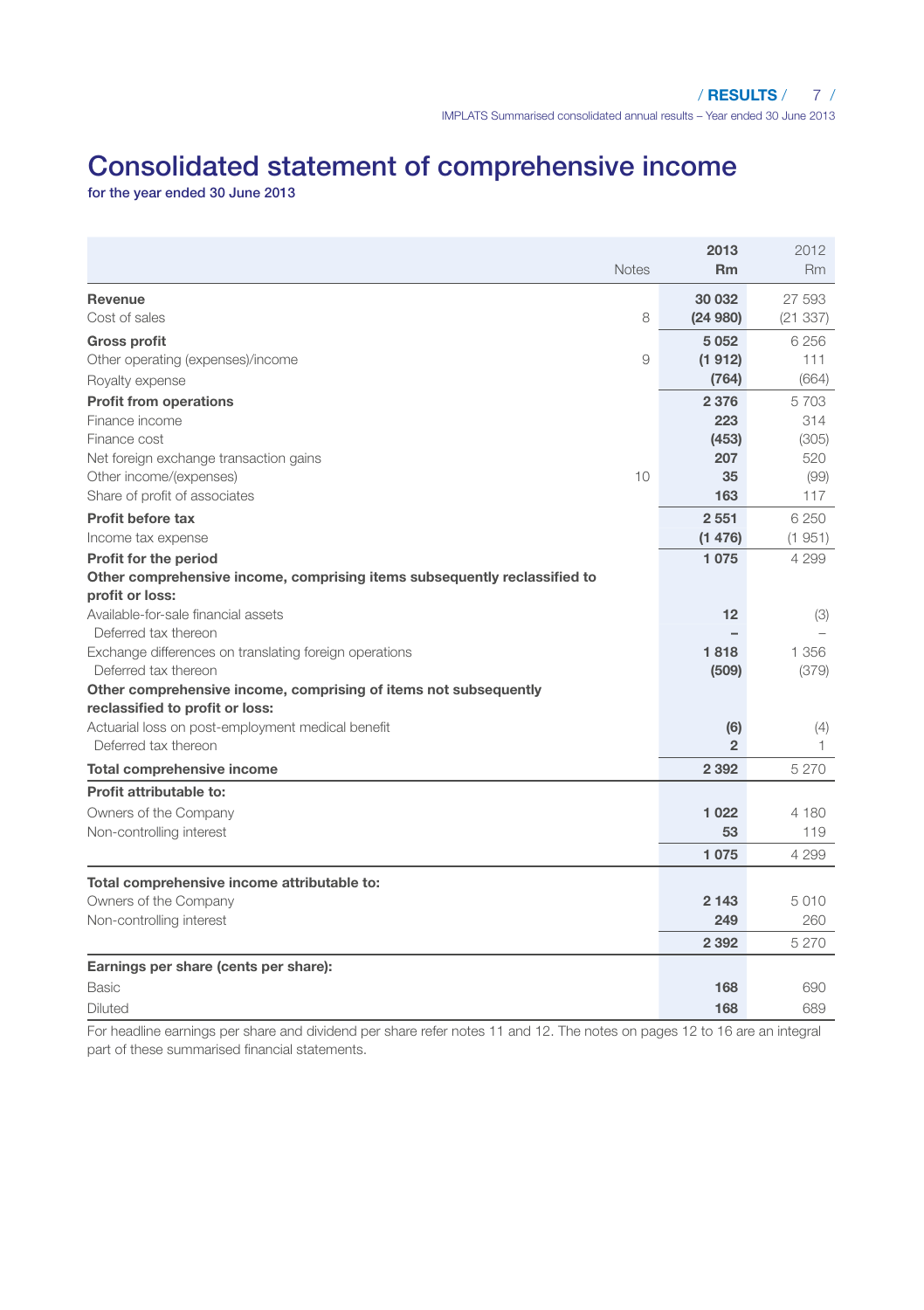# Consolidated statement of changes in equity

for the year ended 30 June 2013

|                                               | Number                   |                          |                                 | Share-based                     |  |
|-----------------------------------------------|--------------------------|--------------------------|---------------------------------|---------------------------------|--|
|                                               | of shares                | Ordinary                 | Share                           | payment                         |  |
|                                               | issued                   | shares                   | premium                         | reserve                         |  |
|                                               | $(million)*$             | <b>Rm</b>                | <b>Rm</b>                       | R <sub>m</sub>                  |  |
| Balance at 30 June 2012                       | 606.57                   | 16                       | 13 0 99                         | 2072                            |  |
| Shares issued                                 |                          |                          |                                 |                                 |  |
| Implats Share Incentive Scheme                | 0.18                     | $\overline{\phantom{0}}$ | 12                              |                                 |  |
| Employee Share Ownership Programme            | 0.16                     | $-$                      | 24                              |                                 |  |
| Convertible bonds                             | $\overline{\phantom{a}}$ | -                        | 228                             | $\qquad \qquad$                 |  |
| Share-based compensation                      |                          |                          |                                 |                                 |  |
| Long-term Incentive Plan                      | $\qquad \qquad$          |                          | $\overline{\phantom{0}}$        | 42                              |  |
| Profit for the year                           | $\overline{\phantom{0}}$ | -                        | $\qquad \qquad$                 | $\qquad \qquad$                 |  |
| Other comprehensive income                    | $-$                      | -                        | $\overline{\phantom{a}}$        |                                 |  |
| Transaction with non-controlling shareholders | $\qquad \qquad -$        | -                        | $\overline{\phantom{a}}$        |                                 |  |
| Dividends (note 12)                           | $\overline{\phantom{0}}$ | $-$                      | $\hspace{0.1mm}-\hspace{0.1mm}$ |                                 |  |
| Balance at 30 June 2013                       | 606.91                   | 16                       | 13 3 63                         | 2 1 1 4                         |  |
| Balance at 30 June 2011                       | 600.99                   | 15                       | 12 2 2 3                        | 1990                            |  |
| Shares issued                                 |                          |                          |                                 |                                 |  |
| Implats Share Incentive Scheme                | 0.13                     |                          | 8                               | $\hspace{0.1mm}-\hspace{0.1mm}$ |  |
| Employee Share Ownership Programme            | 5.45                     |                          | 868                             | 82                              |  |
| Profit for the year                           | $\overline{\phantom{a}}$ |                          | $\overline{\phantom{0}}$        | $\hspace{0.1mm}-\hspace{0.1mm}$ |  |
| Other comprehensive income                    | $\overline{\phantom{a}}$ |                          | $\overline{\phantom{0}}$        | $\hspace{0.1mm}-\hspace{0.1mm}$ |  |
| Dividends (note 12)                           | ۰                        | $\overline{\phantom{a}}$ | $\overline{\phantom{a}}$        | $\hspace{0.1mm}-\hspace{0.1mm}$ |  |
| Balance at 30 June 2012                       | 606.57                   | 16                       | 13 0 9 9                        | 2072                            |  |

*\* The table above excludes the treasury shares, Morokotso Trust and the Implats Share Incentive Scheme as these special-purpose vehicles are consolidated.*

The notes on pages 12 to 16 are an integral part of these summarised financial statements.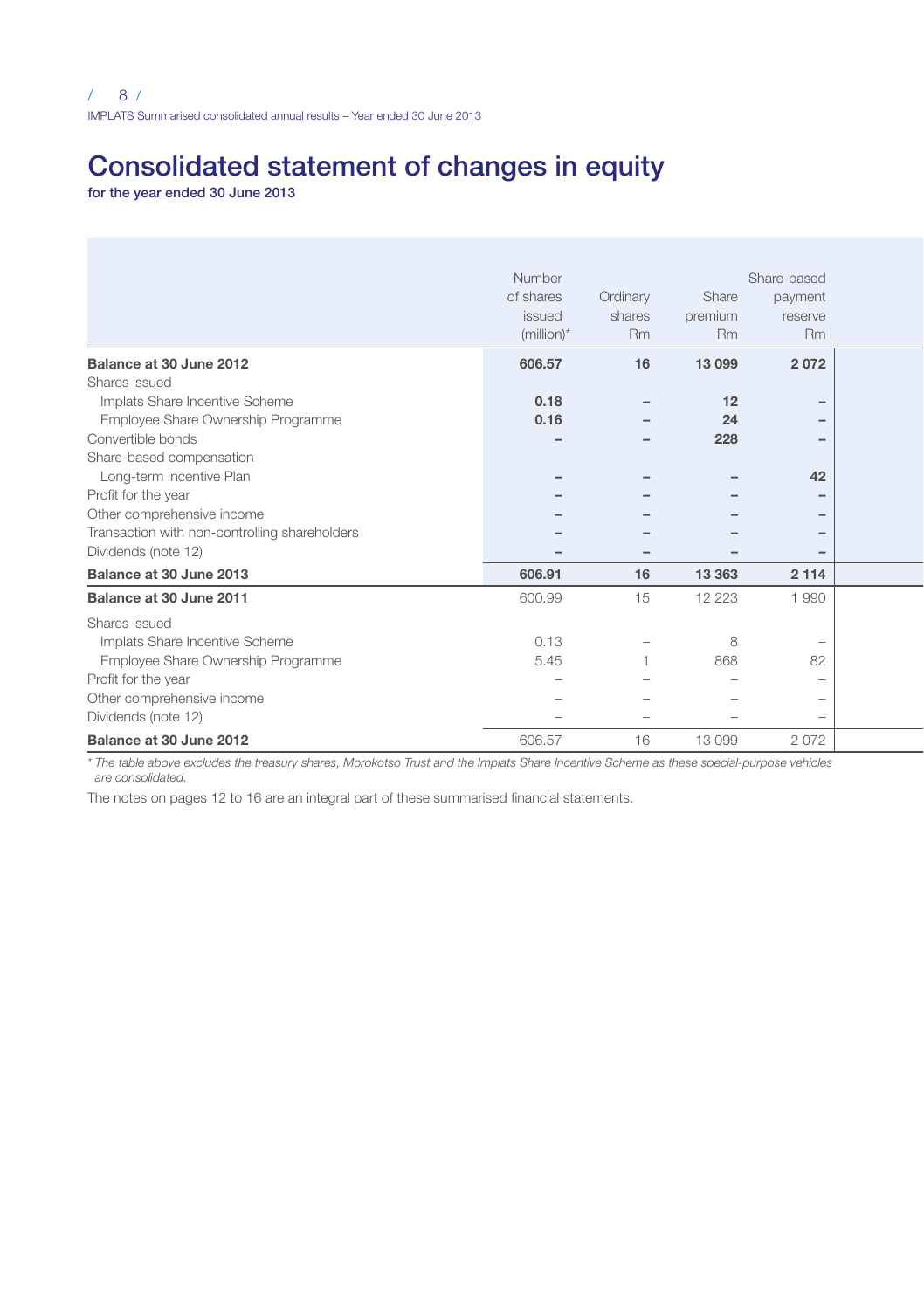### / RESULTS / 9 /

IMPLATS Summarised consolidated annual results – Year ended 30 June 2013

|                                 |                          |                                 | Foreign                         |                          | Attributable to:         |                          |         |
|---------------------------------|--------------------------|---------------------------------|---------------------------------|--------------------------|--------------------------|--------------------------|---------|
| Total                           |                          |                                 | currency                        | <b>Total other</b>       | Owners                   | Non-                     |         |
| share                           | Retained                 | Fair value                      | translation                     | components               | of the                   | controlling              | Total   |
| capital                         | earnings                 | reserve                         | reserve                         | of equity                | Company                  | interest                 | equity  |
| Rm                              | Rm                       | <b>Rm</b>                       | Rm                              | Rm                       | <b>Rm</b>                | <b>Rm</b>                | Rm      |
| 15 187                          | 34 949                   | (12)                            | 44                              | 32                       | 50 168                   | 2 3 0 7                  | 52 475  |
| 12                              | $-$                      | $\overline{\phantom{0}}$        | $\overline{\phantom{0}}$        | $-$                      | 12                       | $-$                      | 12      |
| 24                              | $\overline{\phantom{0}}$ | $\overline{\phantom{0}}$        | $-$                             | $\qquad \qquad -$        | 24                       | $\overline{\phantom{a}}$ | 24      |
| 228                             | $-$                      | $-$                             | $\overline{\phantom{0}}$        | $-$                      | 228                      | $\overline{\phantom{0}}$ | 228     |
| 42                              | $\qquad \qquad -$        | $\overline{\phantom{0}}$        | $-$                             | $\qquad \qquad -$        | 42                       | $\overline{\phantom{a}}$ | 42      |
| $-$                             | 1 0 2 2                  | $\overline{\phantom{0}}$        | $-$                             | $\overline{\phantom{a}}$ | 1 0 2 2                  | 53                       | 1075    |
| $\overline{\phantom{0}}$        | (4)                      | 12                              | 1 1 1 3                         | 1 1 2 5                  | 1 1 2 1                  | 196                      | 1317    |
| $\overline{\phantom{0}}$        | $\overline{\phantom{a}}$ | $\overline{\phantom{0}}$        | $\overline{\phantom{0}}$        | $-$                      | $\overline{\phantom{a}}$ | 23                       | 23      |
| $\overline{\phantom{m}}$        | (580)                    | $\overline{\phantom{0}}$        | $-$                             | $\qquad \qquad -$        | (580)                    | $\overline{\phantom{a}}$ | (580)   |
| 15 4 93                         | 35 387                   | $-$                             | 1 157                           | 1 1 5 7                  | 52 037                   | 2579                     | 54 616  |
| 14 2 28                         | 34 136                   | (9)                             | (792)                           | (801)                    | 47 563                   | 2047                     | 49 610  |
|                                 |                          |                                 |                                 |                          |                          |                          |         |
| 8                               | $-$                      | $\hspace{0.1mm}-\hspace{0.1mm}$ | $\hspace{0.1mm}-\hspace{0.1mm}$ | $-$                      | 8                        | $\overline{\phantom{a}}$ | 8       |
| 951                             | $-$                      | $\qquad \qquad -$               | $\hspace{0.1mm}-\hspace{0.1mm}$ | $\overline{\phantom{a}}$ | 951                      | $\overline{\phantom{a}}$ | 951     |
| $\hspace{0.1mm}-\hspace{0.1mm}$ | 4 180                    | $\overline{\phantom{m}}$        | $\hspace{0.1mm}-\hspace{0.1mm}$ | $\overline{\phantom{a}}$ | 4 180                    | 119                      | 4 2 9 9 |
| $\hspace{0.1mm}-\hspace{0.1mm}$ | (3)                      | (3)                             | 836                             | 833                      | 830                      | 141                      | 971     |
| $\hspace{0.1mm}-\hspace{0.1mm}$ | (3364)                   | $\overline{\phantom{m}}$        | $\hspace{0.1mm}-\hspace{0.1mm}$ | $\overline{\phantom{a}}$ | (3364)                   | $-$                      | (3364)  |
| 15 187                          | 34 949                   | (12)                            | 44                              | 32                       | 50 168                   | 2 3 0 7                  | 52 475  |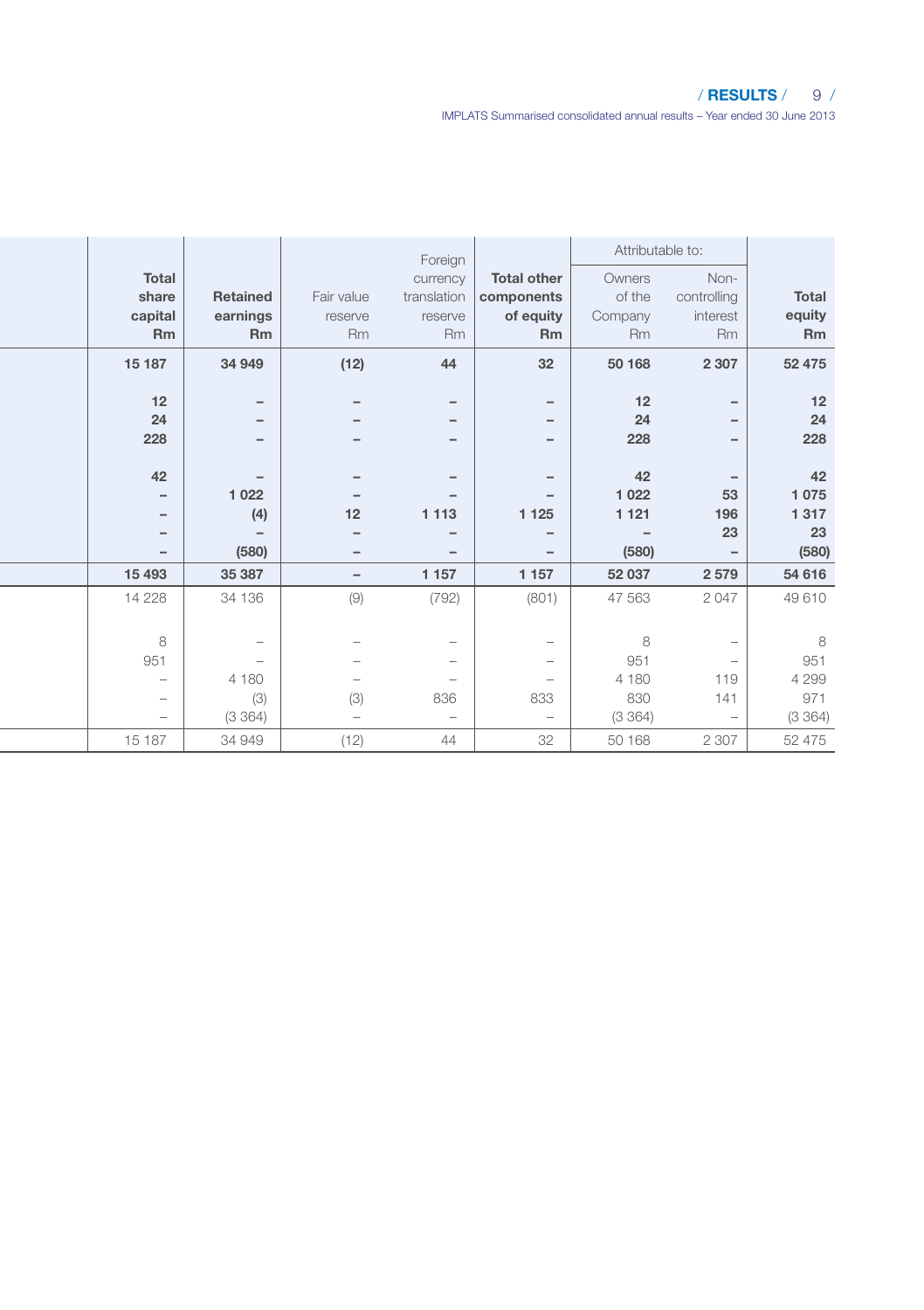# Consolidated statement of cash flows

for the year ended 30 June 2013

|                                                                                         | 2013<br><b>Rm</b> | 2012<br>Rm |
|-----------------------------------------------------------------------------------------|-------------------|------------|
|                                                                                         |                   |            |
| Cash flows from operating activities<br>Profit before tax                               | 2551              | 6 2 5 0    |
| Adjustments to profit before tax                                                        | 5 1 6 4           | 1499       |
| Cash from changes in working capital                                                    | (487)             | (1133)     |
| <b>Exploration cost</b>                                                                 | (47)              | (63)       |
| Finance cost                                                                            | (150)             | (150)      |
| Income tax paid                                                                         | (1093)            | (1425)     |
| Net cash from operating activities                                                      | 5938              | 4978       |
| <b>Cash flows from investing activities</b>                                             |                   |            |
| Purchase of property, plant and equipment                                               | (6360)            | (7284)     |
| Proceeds from sale of property, plant and equipment                                     | 102               | 52         |
| Purchase of investment in subsidiary                                                    | (57)              |            |
| Purchase of investment in associate                                                     |                   | (5)        |
| Payment received from associate on shareholders' loan                                   | 49                | 22         |
| Proceed from sale of held-to-maturity investment                                        | 21                |            |
| Loans granted                                                                           | (7)               | (120)      |
| Loan repayments received                                                                | 30                | 509        |
| Prepayments made                                                                        |                   | (233)      |
| Prepayments refunded                                                                    |                   | 11         |
| Finance income                                                                          | 218               | 281        |
| Dividends received                                                                      | 6                 | 9          |
| Net cash used in investing activities                                                   | (5998)            | (6758)     |
| Cash flows from financing activities                                                    |                   |            |
| Issue of ordinary shares                                                                | 36                | 877        |
| Repayments of borrowings                                                                | (172)             | (241)      |
| Proceeds from borrowings                                                                | 4638              | 464        |
| Dividends paid to Company's shareholders                                                | (580)             | (3 364)    |
| Net cash used in financing activities                                                   | 3922              | (2 264)    |
| Net increase/(decrease) in cash and cash equivalents                                    | 3862              | (4044)     |
| Cash and cash equivalents at beginning of year                                          | 587               | 4542       |
| Effect of exchange rate changes on cash and cash equivalents held in foreign currencies | 48                | 89         |
| Cash and cash equivalents at end of year*                                               | 4 4 9 7           | 587        |

*\* Net of bank overdraft.*

The notes on pages 12 to 16 are an integral part of these summarised financial statements.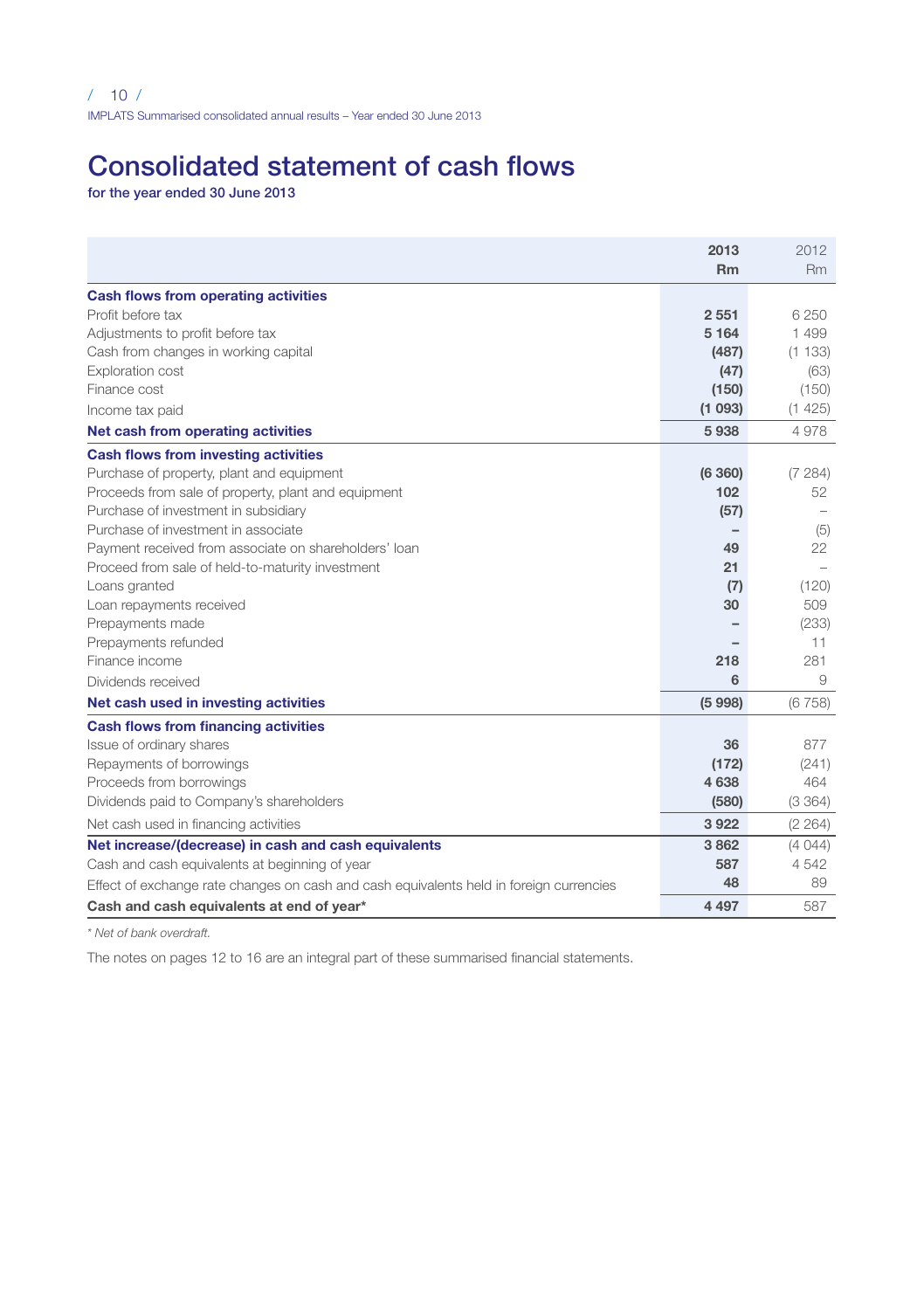# Segment information

for the year ended 30 June 2013

The Group distinguishes its segments between mining operations, refining services (which include metals purchased and toll refined) chrome processing and other.

Management has determined the operating segments based on the business activities and management structure within the Group. Operating segments have consistently adopted the consolidated basis of accounting and there are no differences in measurement applied.

Capital expenditure comprises additions to property, plant and equipment (note 5), including additions resulting from acquisitions through business combinations.

Sales to the two largest customers in the Impala mining segment comprised 13% each (2012: 10% and 12%) of total sales. The statement of comprehensive income shows the movement from gross profit to total profit before income tax.

#### Summary of business segments:

|                               |           | 2013                 |           | 2012         |  |  |
|-------------------------------|-----------|----------------------|-----------|--------------|--|--|
|                               |           | Revenue Gross profit | Revenue   | Gross profit |  |  |
|                               | <b>Rm</b> | <b>Rm</b>            | <b>Rm</b> | Rm           |  |  |
| Mining                        |           |                      |           |              |  |  |
| Impala                        | 29 110    | 2315                 | 27 029    | 2894         |  |  |
| Mining                        | 14 588    | 2097                 | 13 009    | 2889         |  |  |
| Metals purchased              | 14 5 22   | 218                  | 14 0 20   | 5            |  |  |
| Zimplats                      | 4 1 5 9   | 1 4 5 1              | 3665      | 1589         |  |  |
| Marula                        | 1 4 0 4   | (216)                | 1 1 9 7   | (80)         |  |  |
| Mimosa                        | 1 2 9 0   | 314                  | 1 201     | 449          |  |  |
| Afplats                       |           | (2)                  |           | (1)          |  |  |
| Inter-segment adjustment      | (6581)    | (157)                | (5796)    | 140          |  |  |
| External parties              | 29 3 8 2  | 3705                 | 27 29 6   | 4 9 9 1      |  |  |
| Refining services             | 14 696    | 1 3 9 7              | 14 069    | 1 3 3 5      |  |  |
| Inter-segment adjustment      | (14227)   | (88)                 | (13 772)  | (70)         |  |  |
| <b>External parties</b>       | 469       | 1 3 0 9              | 297       | 1 2 6 5      |  |  |
| Chrome processing             | 181       | 38                   |           |              |  |  |
| <b>Total external parties</b> | 30 032    | 5052                 | 27 593    | 6 25 6       |  |  |

|                   | 2013        |           | 2012        |         |
|-------------------|-------------|-----------|-------------|---------|
|                   | Capital     | Total     | Capital     | Total   |
|                   | expenditure | assets    | expenditure | assets  |
|                   | <b>Rm</b>   | <b>Rm</b> | <b>Rm</b>   | Rm      |
| Mining            |             |           |             |         |
| Impala            | 4 3 9 0     | 52 231    | 5 2 6 9     | 45 149  |
| Zimplats          | 1449        | 10 971    | 2 1 3 7     | 8 3 9 4 |
| Marula            | 125         | 3 1 1 5   | 223         | 3 2 6 8 |
| Mimosa            | 133         | 2 3 4 5   | 248         | 1979    |
| Afplats           | 215         | 6677      | 265         | 7514    |
| Total mining      | 6312        | 75 339    | 8 1 4 2     | 66 304  |
| Refining services | -           | 3 7 5 9   |             | 4972    |
| Chrome processing | 79          | 159       |             |         |
| Other             | -           | 1462      |             | 1 3 5 1 |
| Total             | 6 3 9 1     | 80719     | 8 1 4 2     | 72 627  |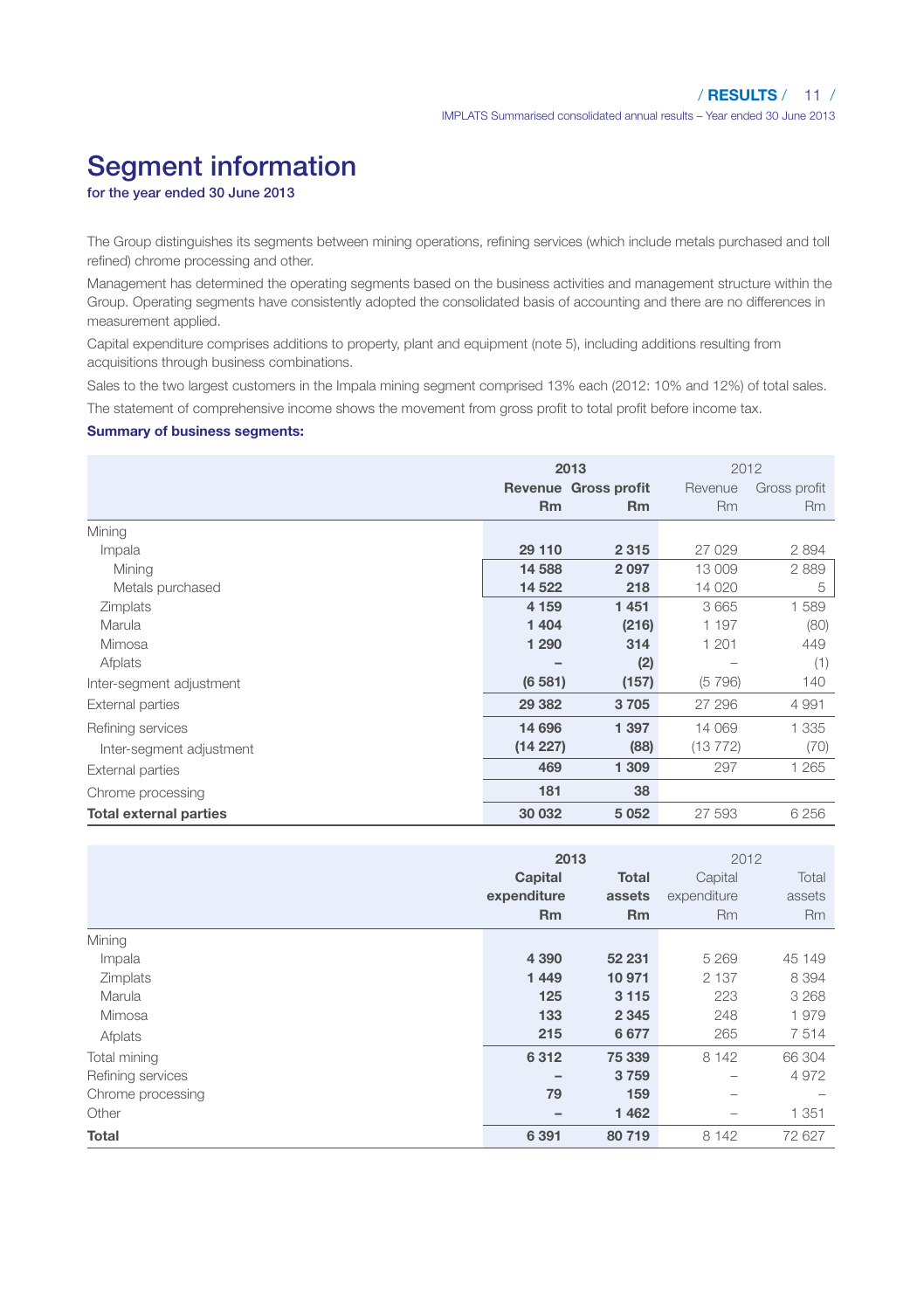# Notes to the financial information

for the year ended 30 June 2013

#### 1. General information

 Impala Platinum Holdings Limited (Implats) is a primary producer of platinum and associated platinum group metals (PGMs). The Group has operations on the Bushveld Complex in South Africa and the Great Dyke in Zimbabwe, the two most significant PGM-bearing ore bodies globally.

The Company has its listing on the Johannesburg Stock Exchange.

 The summarised consolidated financial information was approved for issue on 29 August 2013 by the Board of directors.

#### 2. Audit opinion

 The consolidated financial statements of Impala Platinum Holdings Limited for the year ended 30 June 2013 from which these summarised consolidated financial statements have been derived have been audited by PricewaterhouseCoopers Inc. Their unqualified audit opinion is available for inspection at the Company's registered office. These summarised consolidated financial statements have themselves not been audited.

### 3. Basis of preparation

 The summarised consolidated financial statements for the year ended 30 June 2013 have been prepared in accordance with the JSE Limited's requirements for summarised financial statements, and the requirements of the Companies Act applicable to summarised financial statements. The JSE Limited requires summarised financial statements to be prepared in accordance with the framework concepts and the measurement and recognition requirements of International Financial Reporting Standards (IFRS), the SAICA Financial Reporting Guides as issued by the Accounting Practices Committee and Financial Pronouncements as issued by the Financial Reporting Standards Council, and to also, as a minimum, contain the information required by IAS 34 Interim Financial Reporting.

 The summarised consolidated financial information should be read in conjunction with the consolidated financial statements for the year ended 30 June 2013, which have been prepared in accordance with IFRS. The summarised consolidated financial information has been prepared under the historical cost convention except for certain financial assets, financial liabilities and derivative financial instruments which are measured at fair value and liabilities for cash-settled share-based payment arrangements which are measured with a binomial option model.

 The summarised consolidated financial information is presented in South African rand, which is the Company's functional currency.

#### 4. Accounting policies

 The principal accounting policies applied in the preparation of the consolidated financial statements, from which the summarised consolidated financial statements were derived, are in terms of IFRS and are consistent with the accounting policies applied in the preparation of the consolidated financial statements for the year ended 30 June 2012. No revised and new standards were adopted during the year.

#### 5. Property, plant and equipment

|                                        | 2013<br><b>Rm</b> | 2012<br><b>Rm</b> |
|----------------------------------------|-------------------|-------------------|
| Opening net book amount                | 40 169            | 33 137            |
| <b>Additions</b>                       | 6 2 4 8           | 8 1 0 4           |
| Additions through business combination | 79                |                   |
| Interest capitalised                   | 64                | 38                |
| <b>Disposals</b>                       | (48)              | (579)             |
| Depreciation (note 8)                  | (2424)            | (1708)            |
| Exchange adjustment on translation     | 1881              | 1 177             |
| Closing net book amount                | 45 969            | 40 169            |

### Capital commitment

Capital expenditure approved at 30 June 2013 amounted to R20.1 billion (2012: R23.3 billion), of which R2.8 billion (2012: R4.3 billion) is already committed. This expenditure will be funded internally and, if necessary, from borrowings.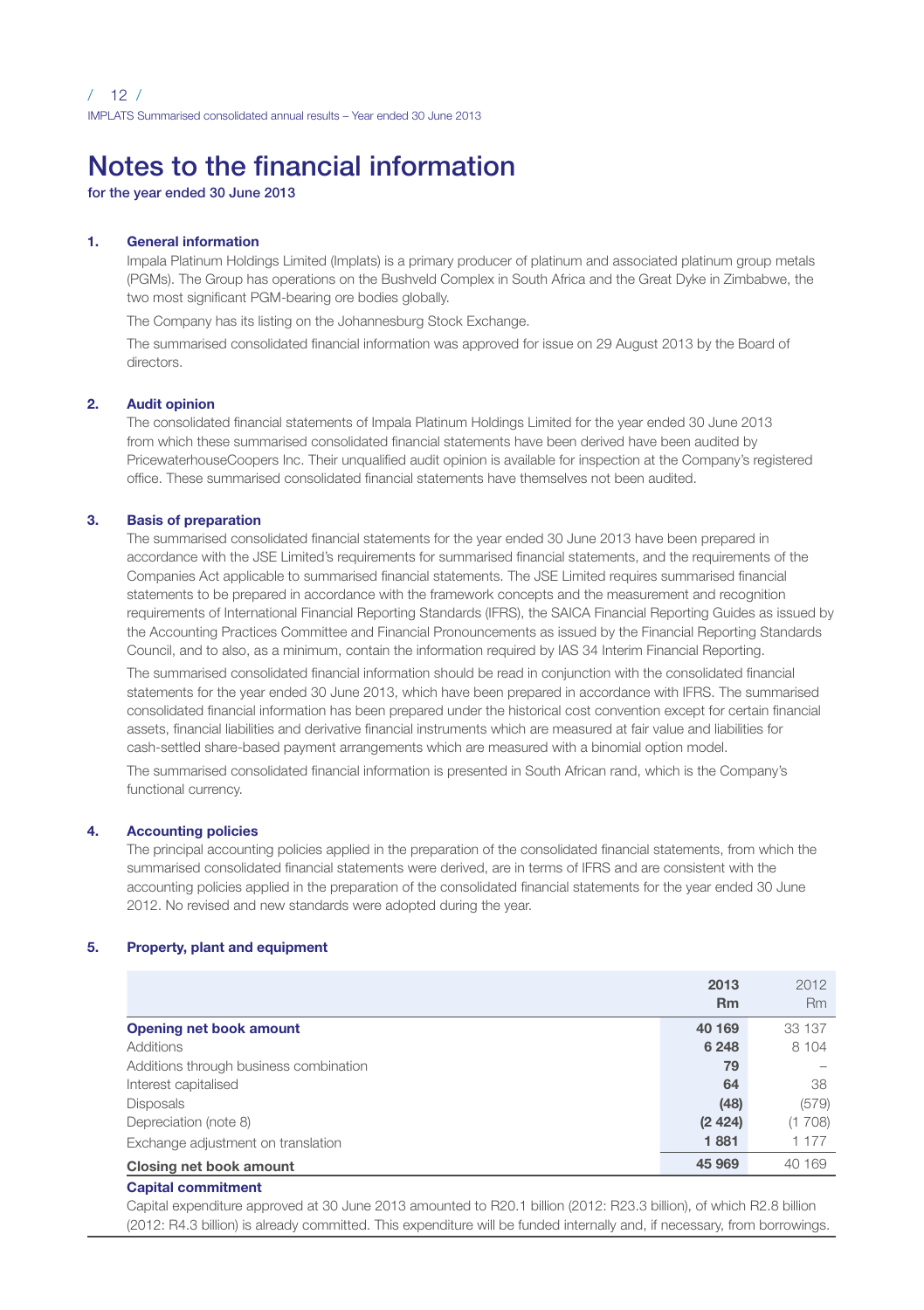### / RESULTS / 13 /

IMPLATS Summarised consolidated annual results – Year ended 30 June 2013

|    |                                             | 2013<br><b>Rm</b> | 2012<br>R <sub>m</sub> |
|----|---------------------------------------------|-------------------|------------------------|
| 6. | Loans                                       |                   |                        |
|    | Summary - Balances                          |                   |                        |
|    | Employee housing                            | 44                | 39                     |
|    | Advances                                    |                   | 1402                   |
|    | Reserve Bank of Zimbabwe                    | 248               | 308                    |
|    | Contractors                                 | 16                | 16                     |
|    |                                             | 308               | 1765                   |
|    | Short-term portion                          | (21)              | (538)                  |
|    | Long-term portion                           | 287               | 1 2 2 7                |
|    | <b>Summary - Movement</b>                   |                   |                        |
|    | Beginning of the year                       | 1765              | 2469                   |
|    | Loans granted during the year               | $\overline{7}$    | 123                    |
|    | Interest accrued                            | 37                | 76                     |
|    | Impairment                                  | (1149)            | (378)                  |
|    | Repayment received                          | (364)             | (963)                  |
|    | Exchange adjustment                         | 12                | 438                    |
|    | End of the year                             | 308               | 1765                   |
| 7. | <b>Borrowings</b>                           |                   |                        |
|    | <b>Summary - Balances</b>                   |                   |                        |
|    | Standard Bank Limited - BEE partners Marula | 876               | 882                    |
|    | Standard Bank Limited - Zimplats Loan 2     | 1 0 3 7           | 637                    |
|    | Stanbic                                     | 33                | 63                     |
|    | Convertible bonds - ZAR                     | 2 3 6 5           |                        |
|    | Convertible bonds - US\$                    | 1803              |                        |
|    | Finance leases                              | 1 3 9 7           | 1421                   |
|    |                                             | 7511              | 3003                   |
|    | Short-term portion                          | (252)             | (121)                  |
|    | Long-term portion                           | 7 2 5 9           | 2882                   |
|    | <b>Summary - Movement</b>                   |                   |                        |
|    | Beginning of the year                       | 3003              | 1842                   |
|    | Proceeds                                    | 4 1 4 6           | 464                    |
|    | Leases capitalised                          | (20)              | 769                    |
|    | Interest accrued                            | 344               | 210                    |
|    | Repayments                                  | (314)             | (372)                  |
|    | Exchange adjustment                         | 352               | 90                     |
|    | End of the year                             | 7511              | 3003                   |

During the financial year, ZAR and US\$ denominated bonds were issued.

 $\triangleright$  The ZAR denominated bonds have a par value of R2 672 million and carry a coupon of 5% (R133.6 million) per annum. The coupon is payable bi-annually for a period of five years ending 21 February 2018. The bond holder has the option to convert the bonds to Implats shares at a price of R214.90. The value of this compound instrument's equity portion relating to conversion is R319 million (before tax). Implats has the option to call the bonds at par plus accrued interest at any time on or after 21 February 2016, if the aggregate value of the underlying shares per bond for a specified period of time is 130% or more of the principal amount of that bond. The effective interest rate of the bond is 8.5% (2012: nil).

w The US\$ denominated bonds have a par value of US\$200 million and carry a coupon of 1% (US\$2 million) per annum. The coupon is payable bi-annually for a period of five years ending 21 February 2018. The bond holder<br>has the option to convert the bonds to Implats shares at a price of \$24.13. The value of this conversion option derivative was R106 million at initial recognition. Implats has the option to call the bonds at par plus accrued interest at any time on or after 21 February 2016, if the aggregate value of the underlying shares per bond for a specified period of time is 130% or more of the principal amount of that bond. The effective interest rate is 3.1% (2012: nil).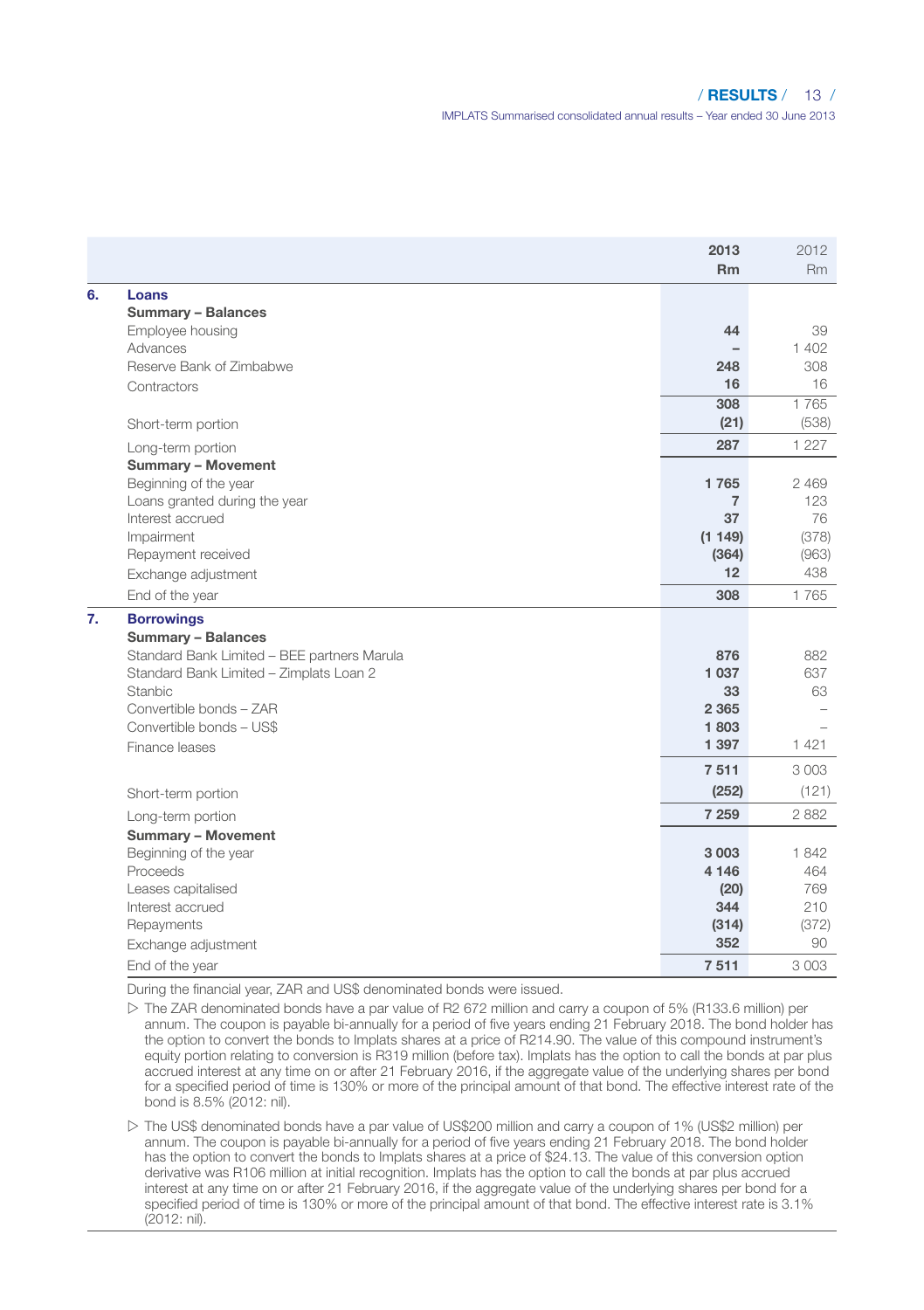# Notes to the financial information continued

for the year ended 30 June 2013

|                                                                       | 2013      | 2012            |
|-----------------------------------------------------------------------|-----------|-----------------|
|                                                                       | <b>Rm</b> | R <sub>m</sub>  |
| 8.<br><b>Cost of sales</b>                                            |           |                 |
| Included in cost of sales:                                            |           |                 |
| On-mine operations                                                    | 12 5 66   | 10 213          |
| Wages and salaries                                                    | 7 3 0 1   | 5811            |
| Materials and consumables                                             | 4 4 5 3   | 3697            |
| <b>Utilities</b>                                                      | 812       | 705             |
| Concentrating and smelting operations                                 | 3 2 0 0   | 2777            |
| Wages and salaries                                                    | 655       | 561             |
| Materials and consumables                                             | 1614      | 1 375           |
| <b>Utilities</b>                                                      | 931       | 841             |
| <b>Refining operations</b>                                            | 941       | 883             |
| Wages and salaries                                                    | 413       | 390             |
| Materials and consumables                                             | 414       | 392             |
| <b>Utilities</b>                                                      | 114       | 101             |
| Other cost                                                            | 732       | 734             |
| Corporate costs                                                       | 397       | 415             |
| Selling and promotional expenses                                      | 335       | 319             |
| Share-based compensation                                              | (98)      | (373)           |
| <b>Chrome operation</b>                                               | 137       |                 |
| Depreciation of operating assets (note 5)                             | 2 4 2 4   | 1 708           |
| <b>Metals purchased</b>                                               | 6571      | 6855            |
| Change in metal inventories                                           | (1493)    | (1460)          |
|                                                                       | 24 980    | 21 337          |
| The following disclosure items are included in cost of sales:         |           |                 |
| Audit remuneration                                                    | 17        | 14              |
| Audit services                                                        | 6         | $\overline{2}$  |
| Other services                                                        | 11        | 12 <sup>2</sup> |
| Repairs and maintenance expenditure on property, plant and equipment  | 1 3 4 0   | 1 1 1 9         |
| Operating lease rentals                                               | 38        | 49              |
| 9.<br>Other operating expenses/(income)                               |           |                 |
| Other operating expenses comprise the following principal categories: |           |                 |
| Profit on disposal of property, plant and equipment                   | (86)      | (40)            |
| Rehabilitation provision - change in estimate                         | (32)      | (1)             |
| Impairment                                                            | 2 3 3 0   | 378             |
| Trade payables - commodity price adjustment                           | (331)     | (511)           |
| Community development expense                                         | 38        | 63              |
| Other                                                                 | (7)       |                 |
|                                                                       | 1912      | (111)           |

Impairment mainly consists of goodwill R1 018 million (2012: R nil) and loans and advances to a toll refining customer R1 201 million (2012: R266 million).

During the year, items amounting to R111 million in the previous year, previously classified as other income was reclassified to other operating expenses. Corporate cost and selling and promotional expenses amounting to R377 million and R319 million respectively in the previous year, previously classified as other operating expenses was reclassified to cost of sales. This was done to better reflect the nature of these items.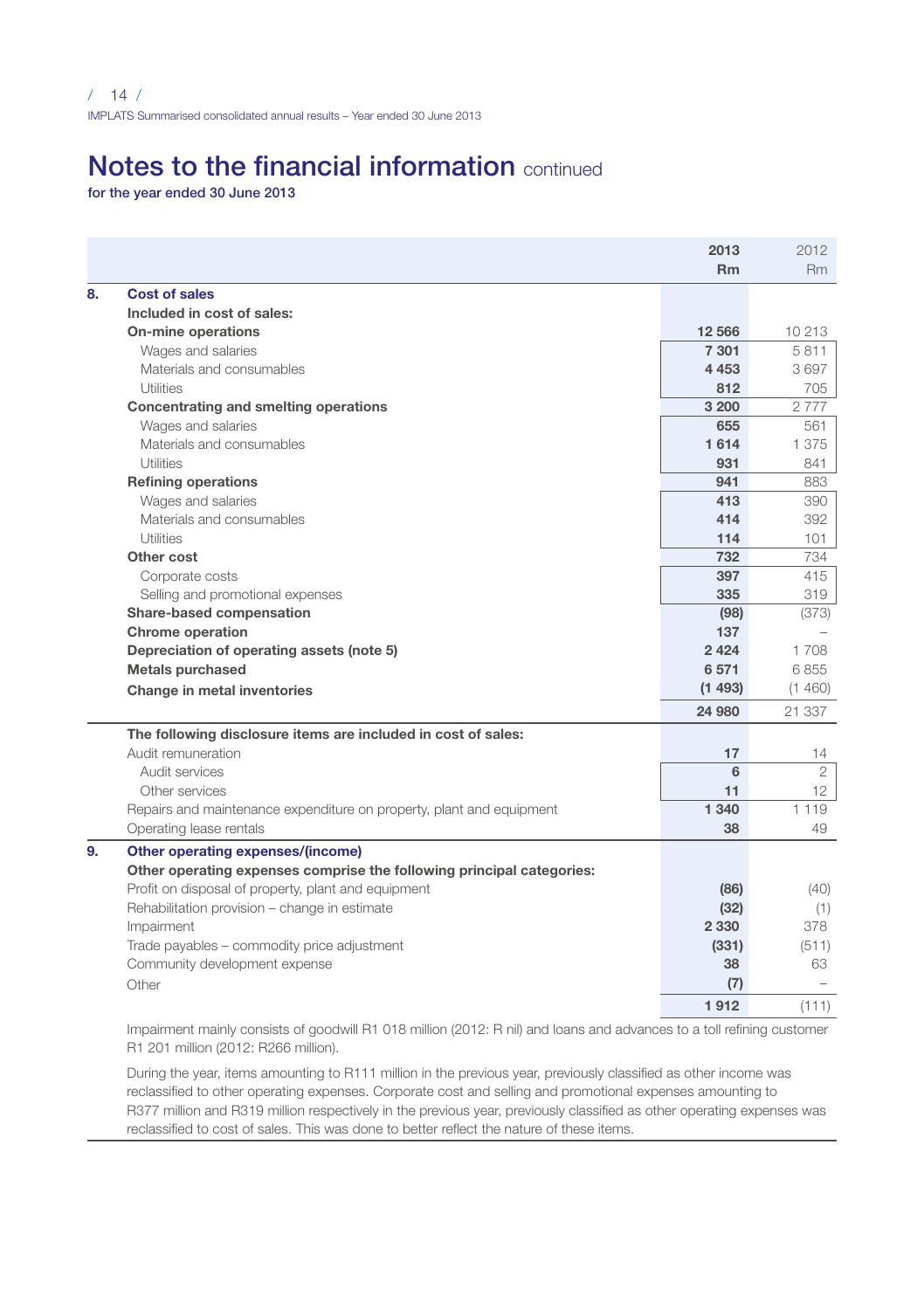# / RESULTS / 15 /

IMPLATS Summarised consolidated annual results – Year ended 30 June 2013

|     |                                                                                                                                                                                                                                                                                                                                                                                                                                                          | 2013<br><b>Rm</b>        | 2012<br>Rm                  |
|-----|----------------------------------------------------------------------------------------------------------------------------------------------------------------------------------------------------------------------------------------------------------------------------------------------------------------------------------------------------------------------------------------------------------------------------------------------------------|--------------------------|-----------------------------|
| 10. | Other (income)/expense<br>Exploration expenditure<br>Guarantee fees<br>Tax penalties and interest                                                                                                                                                                                                                                                                                                                                                        | 47<br>(40)<br>136        | 63<br>(19)                  |
|     | Derivative financial instruments - Fair value movements<br>- Cross currency interest rate swap<br>- US\$ bond conversion option<br>Other                                                                                                                                                                                                                                                                                                                 | (90)<br>(106)<br>18      | 55                          |
|     |                                                                                                                                                                                                                                                                                                                                                                                                                                                          | (35)                     | 99                          |
| 11. | <b>Headline earnings</b><br>Headline earnings attributable to equity holders of the Company arises from operations<br>as follows:                                                                                                                                                                                                                                                                                                                        |                          |                             |
|     | Profit attributable to owners of the Company<br>Adjustments:                                                                                                                                                                                                                                                                                                                                                                                             | 1 0 2 2                  | 4 1 8 0                     |
|     | Profit on disposal of property, plant and equipment                                                                                                                                                                                                                                                                                                                                                                                                      | (54)                     | (40)                        |
|     | Goodwill impairment                                                                                                                                                                                                                                                                                                                                                                                                                                      | 1018                     |                             |
|     | Total tax effects of adjustments                                                                                                                                                                                                                                                                                                                                                                                                                         | 15                       | 11                          |
|     | <b>Headline earnings</b><br>Weighted average number of ordinary shares in issue for basic earnings<br>per share<br>Weighted average number of ordinary shares for diluted earnings per share<br>Headline earnings per share (cents)                                                                                                                                                                                                                      | 2001<br>606,76<br>607.06 | 4 1 5 1<br>606.21<br>606.34 |
|     | <b>Basic</b>                                                                                                                                                                                                                                                                                                                                                                                                                                             | 330                      | 685                         |
|     | Diluted                                                                                                                                                                                                                                                                                                                                                                                                                                                  | 330                      | 685                         |
| 12. | <b>Dividends</b><br>On 29 August 2013, a sub-committee of the board declared a final dividend of 60 cents<br>per share amounting to R364.1 million for distribution in financial year 2014 in respect of<br>financial year 2013. The dividend will be subject to a local dividend tax rate of 15%<br>which will result in a net dividend, to those shareholders who are not exempt from<br>paying dividend tax, of 51 cents per share.<br>Dividends paid |                          |                             |
|     | Final dividend No 89 for 2012 of 60 (2011: 420) cents per share                                                                                                                                                                                                                                                                                                                                                                                          | 366                      | 2546                        |
|     | Interim dividend No 90 for 2013 of 35 (2012: 135) cents per share                                                                                                                                                                                                                                                                                                                                                                                        | 214                      | 818                         |
|     |                                                                                                                                                                                                                                                                                                                                                                                                                                                          | 580                      | 3 364                       |
| 13. | <b>Contingent liabilities and guarantees</b>                                                                                                                                                                                                                                                                                                                                                                                                             |                          |                             |

As at the end of June 2013 the Group had bank and other guarantees of R1 112 million (2012: R965 million) from which it is anticipated that no material liabilities will arise.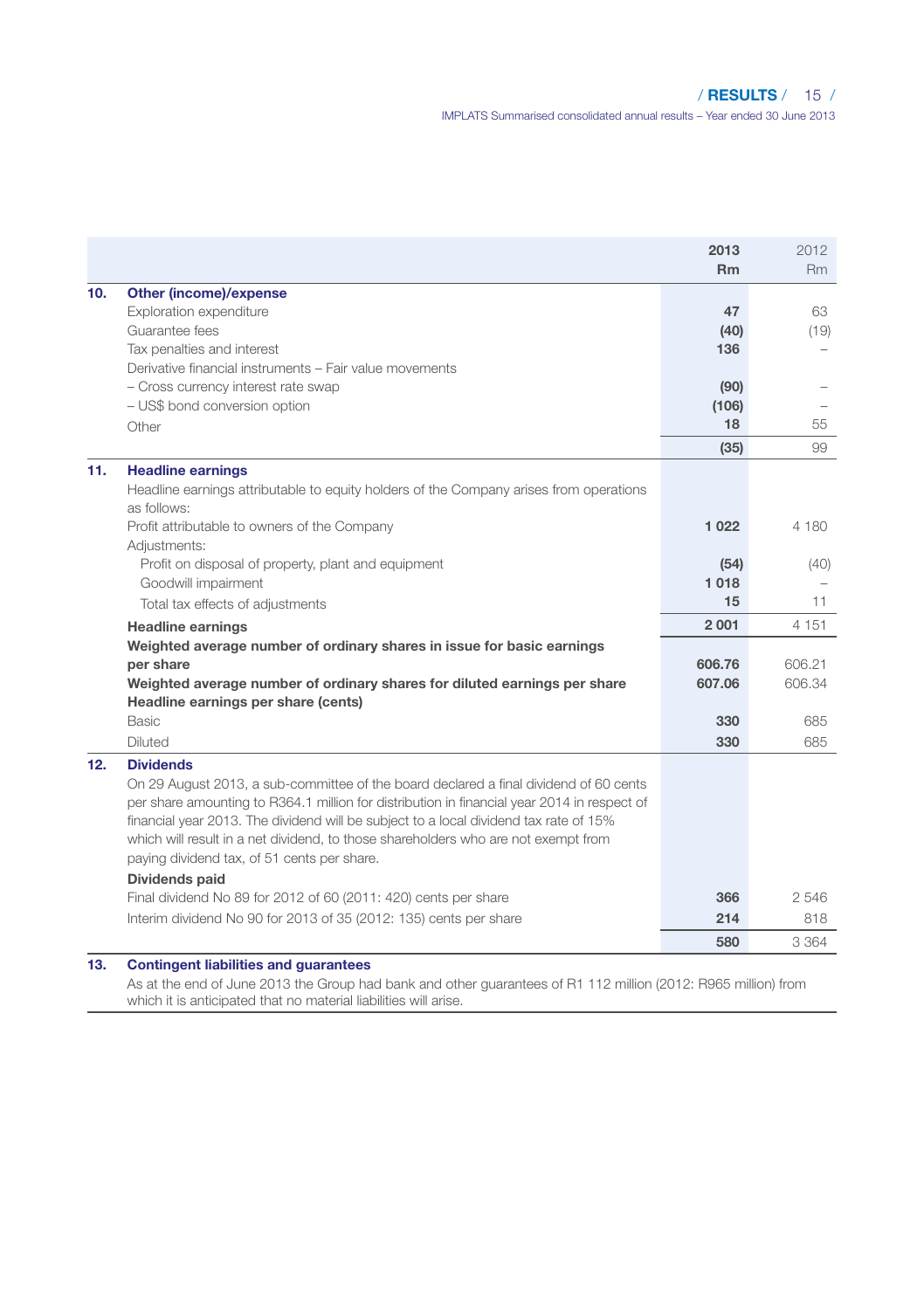# Notes to the financial information continued

for the year ended 30 June 2013

#### 14. Related party transactions

- $\triangleright$  The Group entered into PGM purchase transactions of R2 990 million (2012: R2 469 million) with Two Rivers Platinum, an associate company, resulting in an amount payable of R759 million (2012: R607 million). It also received refining fees and interest to the value of R20 million (2012: R22 million). The shareholders loan was repaid during the year (2012: R49 million).
- $\triangleright$  The Group entered into sale and leaseback transactions with Friedshelf, an associate company. At the end of the period an amount of R1 224 million (2012: R1 202 million) was outstanding in terms of the lease liability. During the year interest of R123 million (2012: R80 million) was charged and a R100 million (2012: R20 million) repayment was made. The lease has an effective interest rate of 10.1% and 10.8%.
- $\triangleright$  The Group entered into PGM purchase transactions of R2 034 million (2012: R1 866 million) with Mimosa Investments, a joint venture, resulting in an amount payable of R572 million (2012: R503 million). It also received refining fees and interest to the value of R167 million (2012: R134 million).

These transactions are entered into on an arm's length basis at prevailing market rates.

### Key management compensation (fixed and variable):

|                                                             | 2013            | 2012            |
|-------------------------------------------------------------|-----------------|-----------------|
|                                                             | R'000           | R'000           |
| Non-executive directors remuneration                        | 6969            | 7435            |
| Executive directors remuneration                            | 35916           | 25 532          |
| Prescribed officers                                         | 20 5 28         | 13 947          |
| Senior executives and company secretary                     | 22 303          | 24 3 25         |
| Total                                                       | 85716           | 71 239          |
| 15.<br><b>Financial instruments</b>                         |                 |                 |
| Financial assets - carrying amount                          |                 |                 |
| I gans and receivables                                      | 7785            | 6218            |
| Financial instruments at fair value through profit and loss | 90 <sup>2</sup> | $24^{1}$        |
| Held-to-maturity financial assets                           | 32              | 49              |
| Available-for-sale financial assets                         | 49 <sup>1</sup> | 32 <sup>1</sup> |
|                                                             | 7956            | 6323            |
| Financial liabilities - carrying amount                     |                 |                 |
| Financial liabilities at amortised cost                     | 11 922          | 7 7 7 7         |
| Financial instruments at fair value through profit and loss | 30 <sup>2</sup> | $24^{1}$        |
|                                                             | 11 952          | 7801            |

The carrying amount of financial assets and liabilities approximate their fair values.

1  *Level 1 of the fair value hierarchy – Quoted prices in active markets for the same instrument*

2  *Level 2 of the fair value hierarchy – Significant inputs are based on observable market data*

#### 16. Zimbabwe indigenisation

On 14 December 2012 Implats announced that its 50% held joint venture Mimosa had concluded a non-binding termsheet in respect of a proposed indigenisation implementation plan (IIP) with the Government of Zimbabwe (as represented by the Minister of Youth Development, Indigenisation and Empowerment). On 11 January 2013 Implats further announced that its 87% held subsidiary, Zimplats, had similarly concluded a non-binding termsheet in respect of a proposed IIP. The respective termsheets referred to above stipulate the key terms, subject to certain conditions precedent, for the sale by Mimosa and Zimplats of an aggregate 51% equity ownership of Mimosa Pvt and Zimbabwe Pvt respectively to select indigenous entities. At the date of this report the definitive transaction agreements have not yet been negotiated and concluded, but could critically affect the accounting treatment of these investments in future. The effective date of these transactions will be the date on which the conditions precedent are fulfilled. The Company has subsequently been informed that the Government of Zimbabwe wishes to review the termsheet and discussions in this regard are ongoing.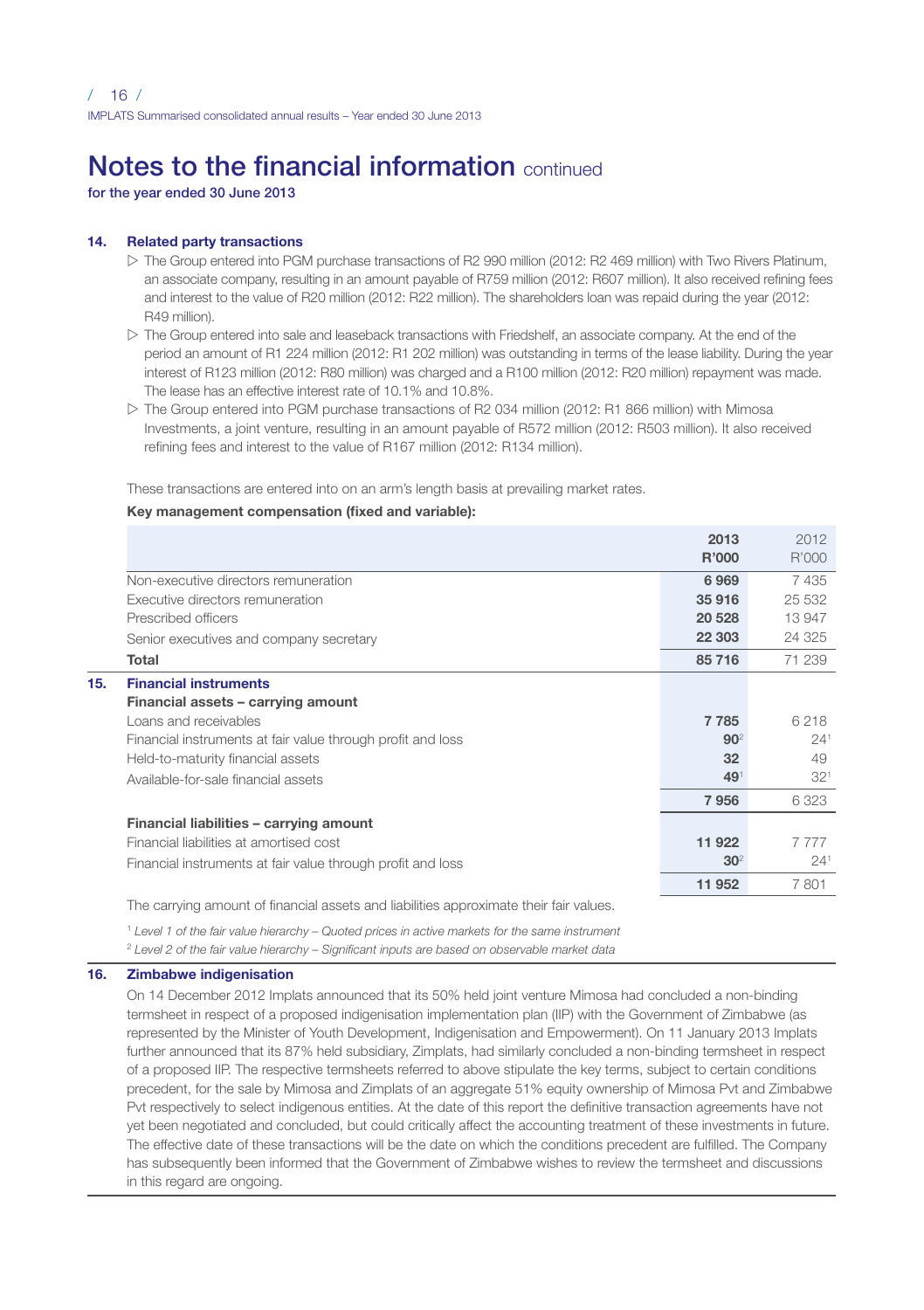# Operating statistics

|                                      |           | Year ended<br>30 June<br>2013 | Year ended<br>30 June<br>2012 |
|--------------------------------------|-----------|-------------------------------|-------------------------------|
| <b>Gross refined production</b>      |           |                               |                               |
| Platinum                             | ('000oz)  | 1582                          | 1448                          |
| Palladium                            | ('000oz)  | 1 0 2 0                       | 950                           |
| Rhodium                              | ('000oz)  | 220                           | 210                           |
| Nickel                               | (t)       | 16018                         | 15 339                        |
| IRS metal returned (toll refined)    |           |                               |                               |
| Platinum                             | ('000oz)  | 189                           | 121                           |
| Palladium                            | ('000oz)  | 190                           | 148                           |
| Rhodium                              | ('000oz)  | 36                            | 25                            |
| Nickel                               | (t)       | 3 1 9 3                       | 3093                          |
| Sales volumes                        |           |                               |                               |
| Platinum                             | ('000oz)  | 1 3 3 3                       | 1 3 6 8                       |
| Palladium                            | ('000oz)  | 859                           | 765                           |
| Rhodium                              | ('000oz)  | 176                           | 183                           |
| Nickel                               | (t)       | 14 673                        | 13916                         |
| Prices achieved                      |           |                               |                               |
| Platinum                             | (US\$/oz) | 1551                          | 1614                          |
| Palladium                            | (US\$/oz) | 676                           | 687                           |
| Rhodium                              | (US\$/oz) | 1 1 4 3                       | 1 601                         |
| Nickel                               | (US\$/t)  | 16 437                        | 19513                         |
| <b>Consolidated statistics</b>       |           |                               |                               |
| Average exchange rate achieved       | (R/US\$)  | 8.80                          | 7.71                          |
| Closing exchange rate for the period | (R/US\$)  | 9.88                          | 8.17                          |
| Revenue per platinum ounce sold      | (US\$/oz) | 2528                          | 2601                          |
|                                      | (R/OZ)    | 22 246                        | 20 054                        |
| Tonnes milled ex mine                | ('OOOt)   | 18 399                        | 17788                         |
| PGM refined production               | ('000oz)  | 3 2 3 3                       | 3016                          |
| Capital expenditure                  | (Rm)      | 6391                          | 8 1 4 2                       |
| Group unit cost per platinum ounce   | (US\$/oz) | 1879                          | 1737                          |
|                                      | (R/OZ)    | 16 570                        | 13 450                        |